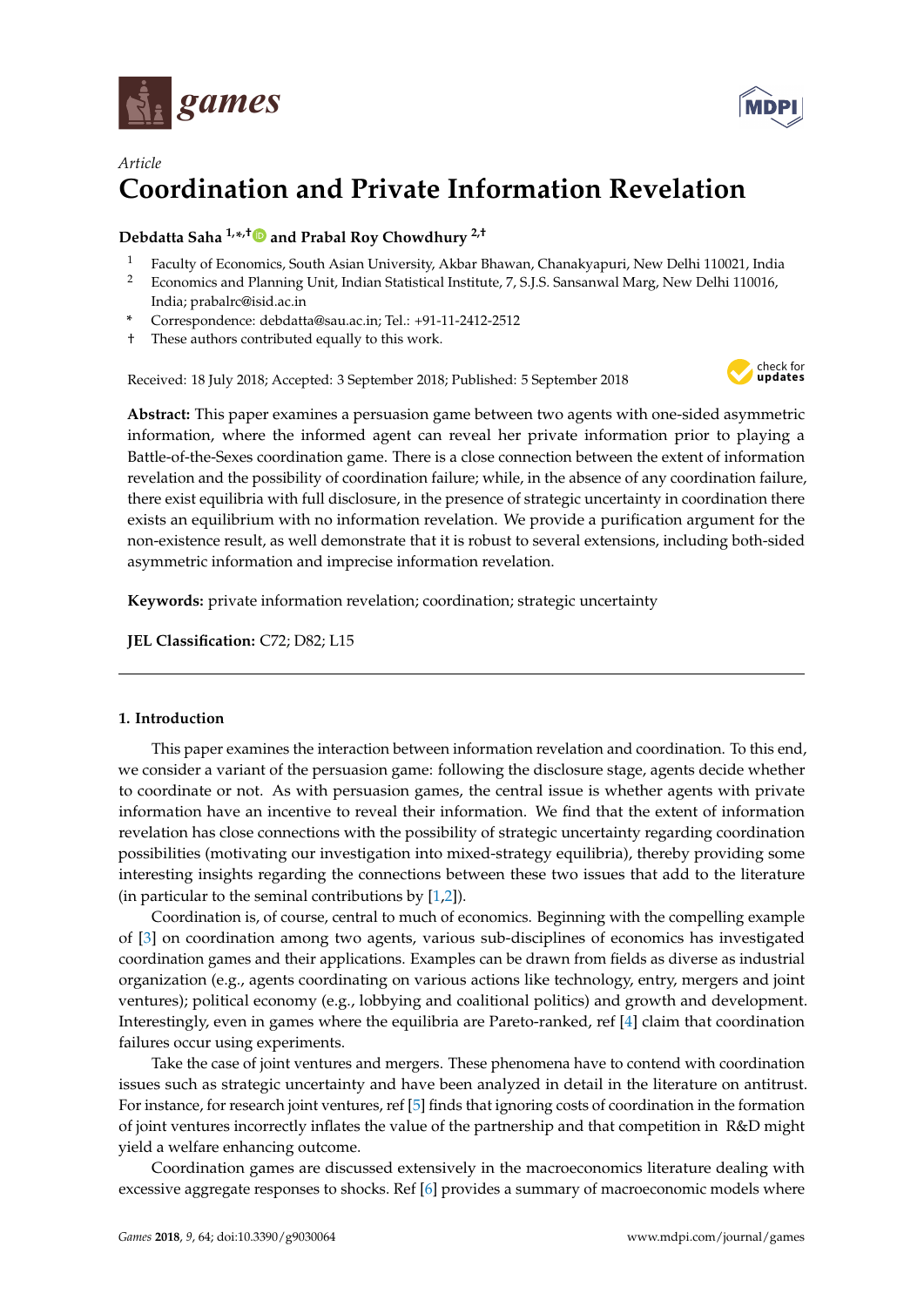multi-sector imperfectly competitive economy resulting in coordination failure. Turning to the formal model, we consider a framework with two agents, call them A and B, with both having an "idea" of their own. They obtain a payoff from their own idea, as well as an additional amount in case there is coordination on a single idea. Furthermore, the type of one of the agents, say agent A, is private information. We consider a two stage game where, in Stage 1, agent A can reveal her type<sup>1</sup>, and then in Stage 2 they play a battle-of-the sexes game where they decide on which idea to adopt. In line with much of the literature on persuasion games, information is taken to be hard.

failures and over-reactions to aggregative shocks. Ref [\[7\]](#page-19-6) discusses strategic complementarities in a

Our central result is that disclosure of private information is linked with the possibility of coordination failure–*to wit*, equilibria with full disclosure exist in the absence of any coordination failure; whereas in the presence of coordination failure, there exists an equilibrium with no information revelation. We begin by examining two different scenarios where there is complete information disclosure. In the first, the agents play a pure strategy equilibrium, coordinating on *A* if agent A's type had been revealed to be 'sufficiently high', and coordinating on *B* otherwise. In the second, we allow for correlated equilibria in the coordination stage. In neither of these cases are there coordination failures, and, consistent with our intuition, there exist equilibria with full disclosure.

We next examine equilibria with coordination failure in Stage 2, with this failure being captured by the fact that while agent A plays a cut-off strategy, adopting *A* if and only if her type is 'sufficiently high', agent B plays a completely mixed strategy. We find that in the presence of such strategic uncertainty A never reveals her own type.

This non-revelation result is in contrast to the early literature on persuasion games which uses an unraveling argument to demonstrate that there would be full disclosure. Our analysis traces the non-revelation result to the possibility of strategic uncertainty over coordination possibilities. Thus this result adds to the subsequent literature that examines economic environments where the revelation argument needs to be qualified. One can mention, among others, ref [\[8\]](#page-19-7), who finds partial revelation in the presence of costly revelation of private information; ref [\[9\]](#page-19-8), who argue that in the presence of asymmetric information over the preference of the information providers there is no information revelation; and [\[10\]](#page-19-9), who study sufficient conditions for complete revelation of private information, when such disclosure is a strategic choice. However, the latter rule out strategic uncertainty in coordination by abstracting from 'coordination equilibria', whereby there can be multiple pure strategy equilibria in the stage following information communication.

The intuition for the non-revelation result has to do with coordination possibilities in the second stage game. Why, for example, should an agent with a valuable private idea not want to reveal? We find that the non-revelation argument holds whenever the continuation game in the coordination stage involves strategic uncertainty, formalized through a mixed-strategy equilibrium. An important aspect of the mixed-strategy equilibrium in a coordination game is that, in order to keep the opponent indifferent between her two actions, a player has to play the action associated with a lower-payoff coordinated outcome with a higher probability than the action associated with a higher-payoff coordinated outcome. Letting  $\theta$  denote the value of her own idea to agent A, if agent A reveals a relatively high *θ*, agent B becomes more aggressive in adopting his own idea and choosing *B* with a relatively high probability in the ensuing coordination game. Thus, if an agent A with high valuation reveals her type, agent B will respond much more aggressively compared to the case when agent A does not (since in this case agent B's response will be based on the expected average value of agent A's type). For such an agent A, non-revelation is optimal. Whereas if agent A has a relatively 'bad' idea,

<sup>1</sup> For the sake of clarity, we assume feminine gender for agent/player A and masculine gender for B.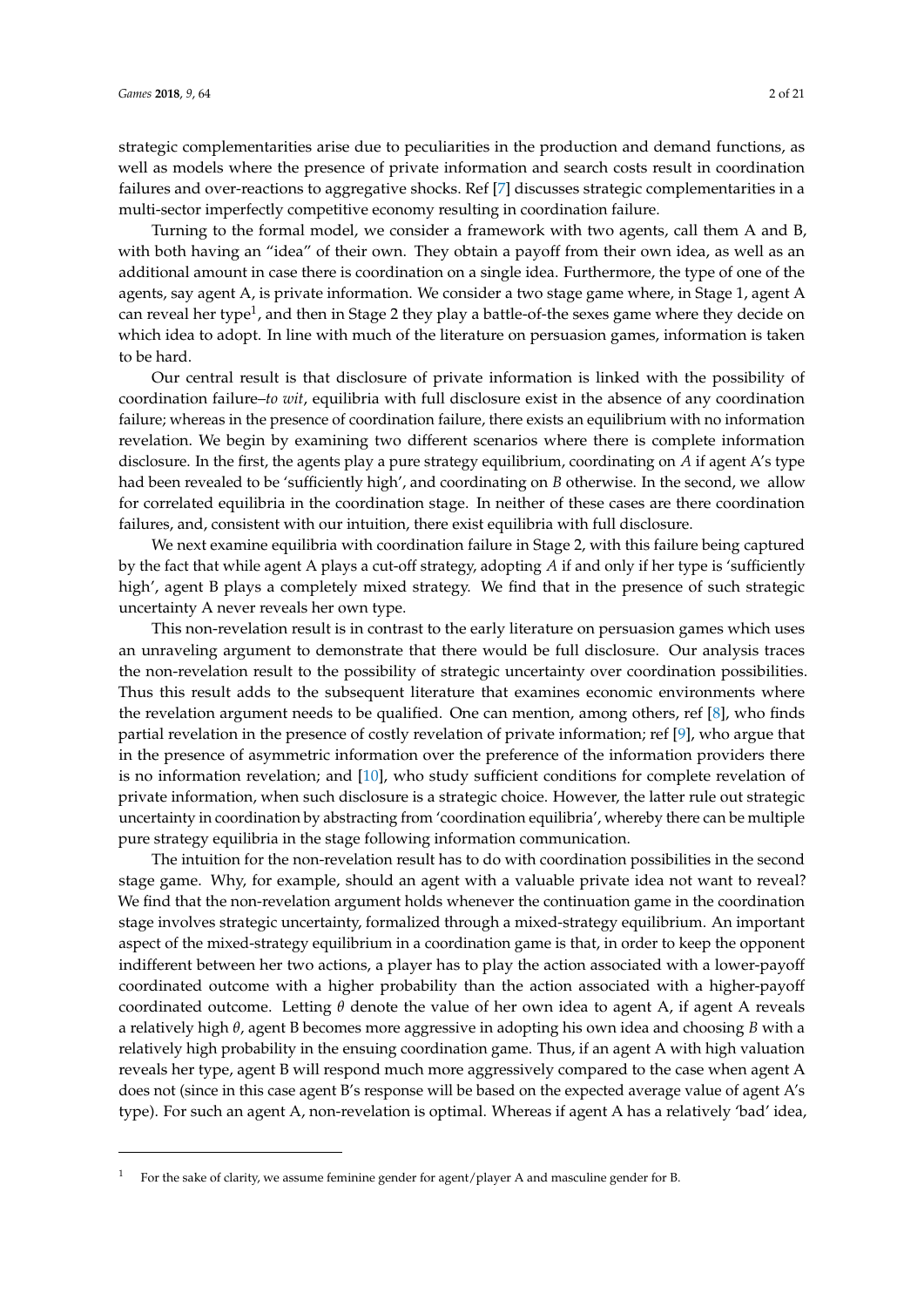then agent A is more interested in coordination itself, rather than the identity of the idea on which coordination takes place. Therefore, agent A has little to gain by revealing information and ensuring coordination on her own idea. She would rather ensure that coordination takes place on agent B's idea (*B*) and still gain through a higher payoff due to the higher probability associated with coordination on *B*. So, agent A with 'bad' idea (low values of *θ*) would also prefer not to reveal.

Please note that the non-revelation outcome involves agent B playing a completely mixed strategy in the coordination stage, with B's adoption of a mixed strategy reflecting his lack of knowledge regarding both A's type as well as action. It has been argued, most notably by [\[11\]](#page-19-10), that in the presence of coordination uncertainties, mixed strategies can help capture such uncertainties. In a similar vein, ref [\[12\]](#page-19-11) argues that randomization in mixed strategies reflects the uncertainty in the mind of a player about the opponent's strategy, rather than a deliberate mixing of pure strategies.

It is natural to ask, however, if the non-revelation result is critically dependent on the fact that agent B plays a completely mixed strategy in equilibrium. To that end we adopt a purification argument akin to Harsanyi's defense of mixed-strategy equilibria [\[13\]](#page-19-12), and examine a modified version of our baseline framework where agent B's type is also private information (though agent B cannot reveal his type as hard information). We find that the coordination game has an equilibrium where each B-type plays a pure strategy, with each B-type opting for technology *B* iff his valuation exceeds a critical cut-off. Interestingly, this strategy generates the same probability distribution over agent B's actions, as that under the mixed-strategy equilibrium in our baseline framework. We use this equilibrium to demonstrate that the non-revelation result holds in the purification setup as well, even though the coordination game does not involve any type of agent B playing mixed strategies.

Finally, we go on to examine several extensions of the baseline model. We allow for both sided asymmetric information (where both agents can reveal hard information) as well as the possibility of imprecise information revelation. The non-revelation result is robust to these extensions. Furthermore, in case of mandatory disclosure of information, we find that the overall probability of coordination (on either A or B) may or may not exceed that in the absence of such mandatory disclosure, with the result depending on the nature of the distribution of *θ*.

In line with the literature on persuasion games, this paper restricts itself to revelation of hard evidence. With soft information, we would be in the realm of signaling games (cheap talk games, to be precise). It is well-known that in this class of games a babbling equilibrium necessarily exists, but equilibria with partial information revelation also exist as demonstrated by [\[14\]](#page-19-13) in their path-breaking contribution.<sup>2</sup> Our result is different in that we show, modulo there being strategic uncertainty in the coordination continuation game, non-revelation or babbling follows as the *unique* outcome. It would, however, be of interest to examine if the results are robust to allowing for soft information. We conjecture that the equilibrium set would be enlarged with the introduction of cheap talk, making the selection of equilibrium a more difficult task. Our analysis ignores equilibria with cheap talk, as well the possibility of side-payments between agents (and therefore, mechanism design issues). In future work we would like to extend our framework to allow for both these aspects. Games with cheap talk or side payments would be relevant in the context of firm entry with underlying conditions of natural monopoly, as discussed in [\[15,](#page-19-14)[16\]](#page-19-15).

The paper is structured as follows: Section [2](#page-3-0) provides a brief review of the literature, Section [3](#page-3-1) discusses the model with the detailed analysis in Section [4.](#page-5-0) We provide a purification argument for the mixed-strategy equilibrium in Section [5,](#page-9-0) Section [6](#page-13-0) discusses some extensions of the model with two-sided private information, imprecise information revelation and mandatory disclosure. Section [7](#page-16-0) concludes.

There is, by now, a large literature on cheap talk games. For reasons of brevity we refrain from discussing this literature.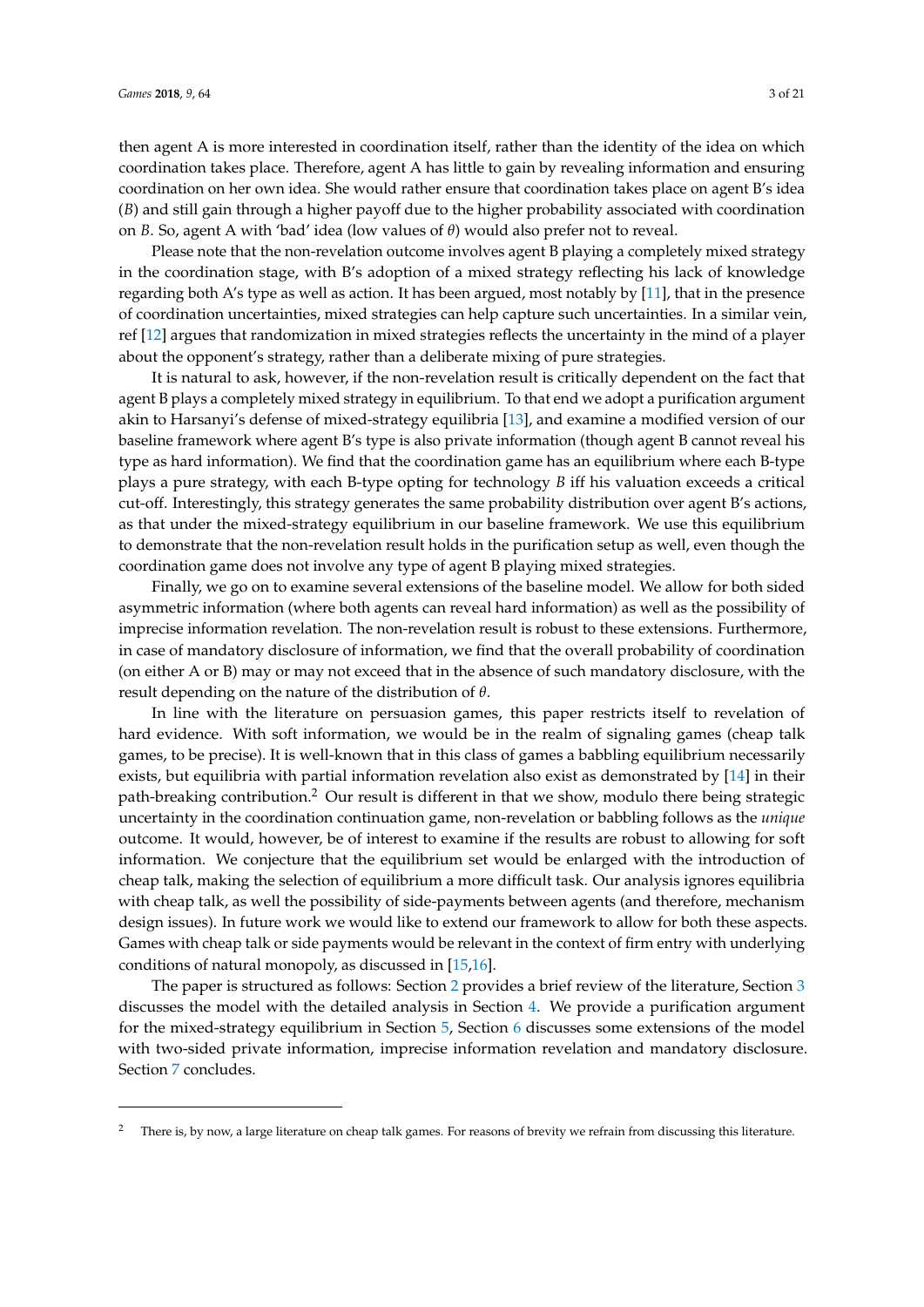#### <span id="page-3-0"></span>**2. Literature Review**

The early literature on voluntary disclosure of private information discusses complete unraveling of private information. Ref [\[1\]](#page-19-0), for instance, demonstrates full disclosure in a persuasion game involving a privately informed seller and an informed buyer. Similarly, ref [\[2\]](#page-19-1) finds that unraveling holds for a single seller with private information and no reputational concerns when facing many buyers with no prior experience of the good, as long as the seller makes *ex post* verifiable claims (or can offer warranties), and beliefs are skeptical.

However, there are many environments where the incentive to reveal private information is limited. In the context of a buyer-seller exchange [\[8\]](#page-19-7) shows that the unraveling result fails to hold in monopolistically competitive markets with costly disclosure of private information. Ref [\[17\]](#page-19-16) obtains a similar result when buyers are unsure about the existence of private information in the market. Furthermore, ref [\[18](#page-19-17)[,19\]](#page-19-18) note that competition increases the amount of private information disclosed in market exchange. Ref [\[20\]](#page-19-19) observe that intermediary agents in agricultural markets with limited competition do not voluntarily reveal private information. Ref [\[21\]](#page-19-20) mentions that there is no voluntary disclosure in the market for insurance plans offered by Health Maintenance Organizations despite competition.

Reference [\[9\]](#page-19-8) qualifies the unraveling result in the context of an uninformed decision-maker, who has to rely on information provided by interested parties. If the decision maker is fully informed, competition is not necessary for complete information revelation. However, in case the preference of the interested party is private information, competition itself is not sufficient for full disclosure. Finally, for accounting disclosures, ref [\[22\]](#page-19-21) shows that the context decides whether revelation will be complete or incomplete.

None of these papers marry the problem of information revelation to the presence of strategic uncertainty in coordination. This is the precise problem investigated in our paper, which is closest in spirit to [\[11](#page-19-10)[,23\]](#page-19-22). We examine an asymmetric private information version of the complete information committee standardization game in [\[11\]](#page-19-10). Ref [\[23\]](#page-19-22) study a related framework with symmetric private information among all agents in the context of a war-of-attrition game. In both these papers, however, the focus is on the issue of standardization, rather than on information revelation. We, on the other hand, analyze the interaction between coordination uncertainty and private information.

Some papers, such as [\[24,](#page-19-23)[25\]](#page-19-24), show that even when there is a unique equilibrium in the second stage, unraveling fails. This paper contributes to the literature on both revelation of private information, as well as coordination games, the central contribution being the identification of strategic uncertainty in coordination as a reason for non-disclosure and the finding that complete non-revelation can obtain in a robust fashion. In our paper, the conditions in [\[24](#page-19-23)[–26\]](#page-20-0) for a "worst case type" supporting full disclosure equilibrium is not satisfied by the continuation equilibrium payoffs of player A, given that player B randomizes in the second stage.

# <span id="page-3-1"></span>**3. The Model**

Two agents A and B each have an idea/technology of their own, denoted *A* and *B* respectively. There is one-sided asymmetric information: agent A has some private information regarding her own payoff from adopting *A*. We analyze a two stage game with an initial information revelation stage, where agent A may or may not reveal her private information. This is followed by a version of the battle-of-the sexes game, where both the agents choose, simultaneously, whether to adopt their own idea, or to switch to the idea of the other agent. The outcome in Stage 2 of course depends on the information revealed earlier, if any, in Stage 1.

In case an agent adopts her own idea, she obtains a private benefit. She also obtains an additional coordination benefit in case the other agent coordinates on the same idea as well. In case she switches to the idea of the other agent, she obtains no private benefit, but will obtain the coordination benefit in case both choose the same idea.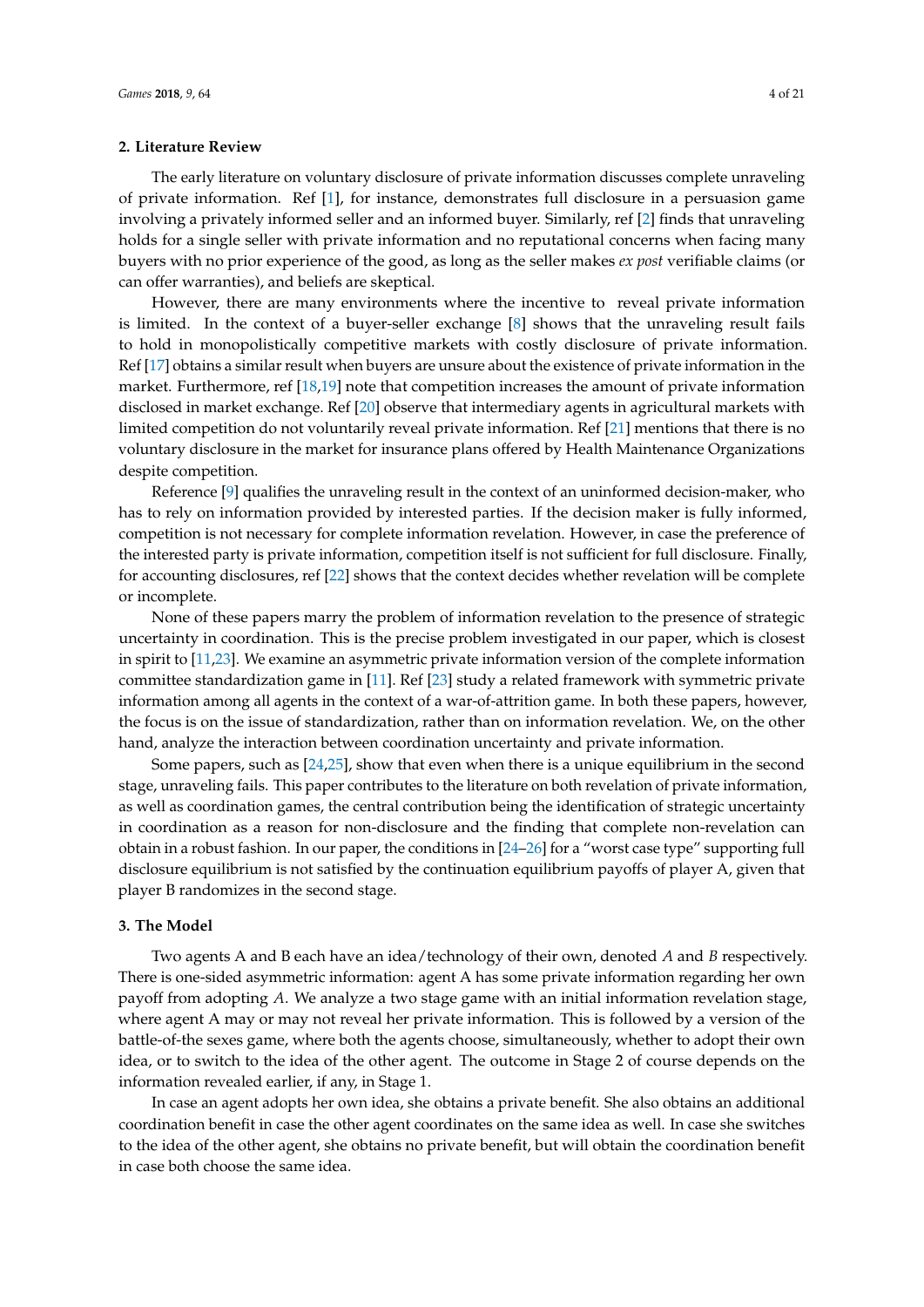Formally, agent A's private benefit from adopting *A*, denoted *θ*, is distributed over the compact, continuous type space  $\Theta$ , where  $\Theta = [\theta_l, \theta_h] \subset \mathbb{R}_+$ , with distribution  $F(\theta)$ , with  $F(\theta)$  being non-degenerate and strictly increasing. The exact realization of *θ* is however private information of agent A. Agent B's benefit from operating *B*, denoted *b*, is however deterministic. Furthermore, both agents obtain a coordination benefit *c* in case they both choose the same idea.

The timing of the game is as follows:

- 1. **Stage 1: Revelation:** Agent A decides whether or not to reveal her type *θ*. Agent A can either reveal her exact type by providing hard information, or decline to offer any information. The message space of a type  $\theta$  agent A is, therefore,  $M(\theta) = {\theta} \cup {\text{Not Re}}$  Reveal her Type}<sup>3</sup> . Thus, the set of random messages of agent A of type *θ* is given by ∆(*M*(*θ*)), where  $\Delta(M(\theta)) = \{m|m$  is a probability distribution over  $M(\theta)$ . We define  $M = \cup_{\theta} M(\theta)$  = [*θl* , *θ<sup>h</sup>* ]∪{Not Reveal her Type}.
- 2. **Stage 2: Coordination:** The agents play a coordination game, where agent *i* chooses an action from {Adopt *i*, Switch to *j*, *i*, *j*  $\in$  { $A$ ,  $B$ }, *j*  $\neq$  *i*}. If both the agents choose to adopt their own idea, there is no coordination: agent A obtains *θ* and agent B obtains *b*. On the other hand, if both the agents switch to the other's idea, then they both have a payoff of 0. If they coordinate on *A*, then the payoff vector is  $(\theta + c, c)$ , whereas it is  $(c, b + c)$  if they coordinate on  $B$ .<sup>4</sup>

<span id="page-4-0"></span>The payoff matrix for the Stage 2 game is given in Table [1](#page-4-0) below:

**Table 1.** Payoff matrix for the one-shot game.

|               | Switch to A      | Adopt $B$    |
|---------------|------------------|--------------|
| Adopt A       | $\theta + c$ , c | $\theta$ . b |
| Switch to $B$ | 0.0              | c, $b+c$     |

Assumption [1](#page-4-1) below allows us to focus on the interesting case where coordination benefits are large enough such that the possibility of coordination failure is a significant strategic consideration. In Remark [2](#page-9-1) later, we briefly examine the outcome for other parameter values.

<span id="page-4-1"></span>**Assumption 1.**  $c > max{\theta_h, b}$ .

We need some notations:

The strategy of a type *θ* agent A in the revelation stage, i.e., Stage 1, denoted by *α I* (*θ*), is a probability distribution over *M*(*θ*).

The strategies of the agents A and B in Stage 2, i.e., the coordination stage, are:

- **–** The strategy of a type *θ* agent A in the coordination stage is a mapping *α <sup>C</sup>*(*θ*) from her decision in Stage 1 to a probability distribution over the action space {*adopt A*,*switch to B*}, i.e.,  $\alpha^C(\theta) : M(\theta) \to [0,1].$
- **–** Following a history where, in Stage 1, agent A revealed her type to be *θ*, let *qR*(*θ*) denote a mixed strategy of agent B where he plays "Adopt B" with probability *qR*(*θ*).
- **–** Similarly, following a history where agent A played "Not Reveal *θ*" in Stage 1, *qNR* denotes a mixed strategy of agent B, where he plays "Adopt B" with probability *qNR*.

 $3$  We would like to thank an anonymous reviewer in this journal for pointing out that the message space (revealing only hard evidence) becomes type-dependent:  $M = M(\theta)$ .

<sup>&</sup>lt;sup>4</sup> The coordination continuation game follows  $\hat{11}$ .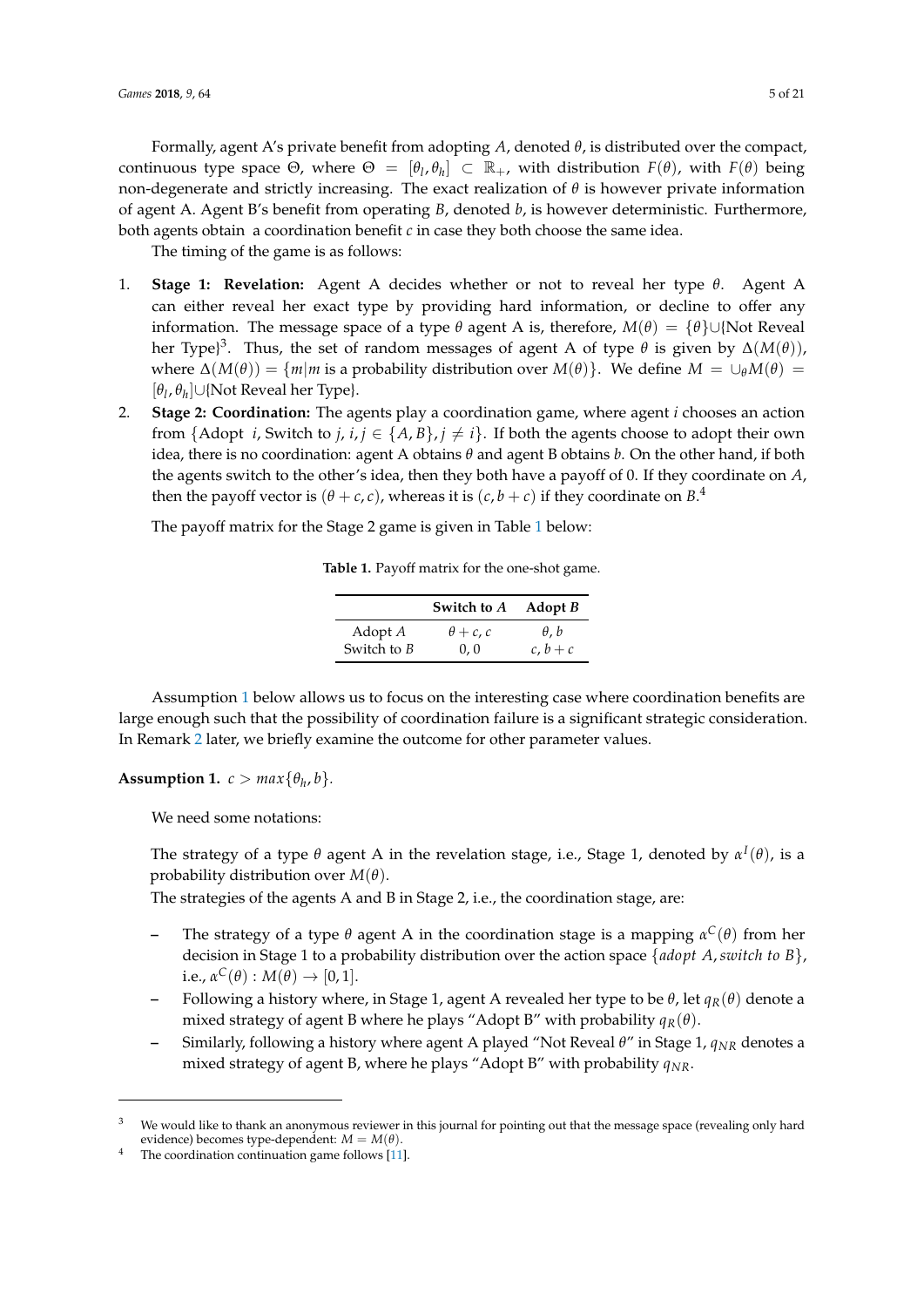The belief of agent B at the coordination stage, i.e., Stage 2, is a mapping  $\bar{B}$  from the message sent by agent A in the revelation stage to a probability distribution over agent A's type space  $[\theta_l, \theta_h]$ , i.e.,  $\bar{B}: M \to \Delta[\theta_l, \theta_h]^5$ .

Finally, agent A's strategy in Stage 2 is said to be a *cut-off strategy* iff there is some  $\hat{\theta} \in [\theta_l,\theta_h]$  such that she adopts A iff  $\theta \geq \hat{\theta}$ .

Given these notations on strategies and beliefs, the perfect Bayesian equilibria of this game can be defined in a routine fashion.

We say that a perfect Bayesian equilibrium is efficient if the outcome involves both agents choosing *A* when  $\theta > b$ , and both agents choosing *B* otherwise.

# <span id="page-5-0"></span>**4. The Analysis**

We next solve for the perfect Bayesian equilibria of this game. The focus is on understanding whether, in equilibrium, there will be information revelation or not. We shall find that the underlying strategic uncertainty regarding coordination failure plays a central role in the analysis.

#### <span id="page-5-1"></span>*4.1. Full Disclosure Equilibria in the Absence of Coordination Failure*

We begin by examining two scenarios such that the coordination stage exhibits no coordination failure, demonstrating that information revelation is possible in such cases.

We first consider a scenario where the agents play a pure strategy equilibrium in Stage 2. In particular, depending on whether the *θ* revealed in Stage 1 is 'sufficiently high' or not, they coordinate on either *A* or *B* in the coordination stage.

<span id="page-5-2"></span>**Proposition 1.** *There exists perfect Bayesian equilibria with no coordination failure in Stage 2 and complete information revelation in Stage 1.*

- *(a) In this equilibrium, in Stage 1, all A agents reveal their own types. In Stage 2:*
	- *(i) In case of non-revelation by the A agent in Stage 1, agent B believes that agent A is of type θ<sup>h</sup> .*
	- $(iii)$  *Fix*  $\theta'$ , where  $\theta' \in [\theta_l, \theta_h]$ . The agents coordinate on A if  $\theta \ge \theta'$ , and on B if  $\theta < \theta'$ .
- *(b)* For  $\theta' = b$ , the equilibrium so described is efficient.

#### **Proof.**

(a) Clearly, the Stage 2 strategies constitute an equilibrium, so that it is sufficient to examine whether agent A's revelation strategy is optimal or not.

Please note that following disclosure of her type, agent A's payoff is at least *c* since disclosure ensures coordination in Stage 2. Whereas in case agent A opts not to disclose, then given the belief, agent B plays a completely mixed strategy, adopting *B* with probability *<sup>θ</sup>h*+*<sup>c</sup>* 2*c* . It is straightforward to check that for all  $\theta$ , it is optimal for agent A to switch to *B*, so that her payoff is  $\frac{\theta_h+c}{2}$ , which is less than her payoff from revealing her type (which is at least *c*).

(b) Please note that there is coordination on *A* iff  $\theta \geq b$ , which is efficient.

 $\Box$ 

Please note that the equilibrium involves complete information revelation. This corroborates our central intuition that the issue of information revelation is intimately tied to the possibility of

 $5$  Given that A can only mix between the true type and no announcement, note that a rational belief for B should put zero mass on all types other than what was announced. Pooling among different types can only occur if "no announcement" realizes. We thank an anonymous reviewer of this journal for pointing this out.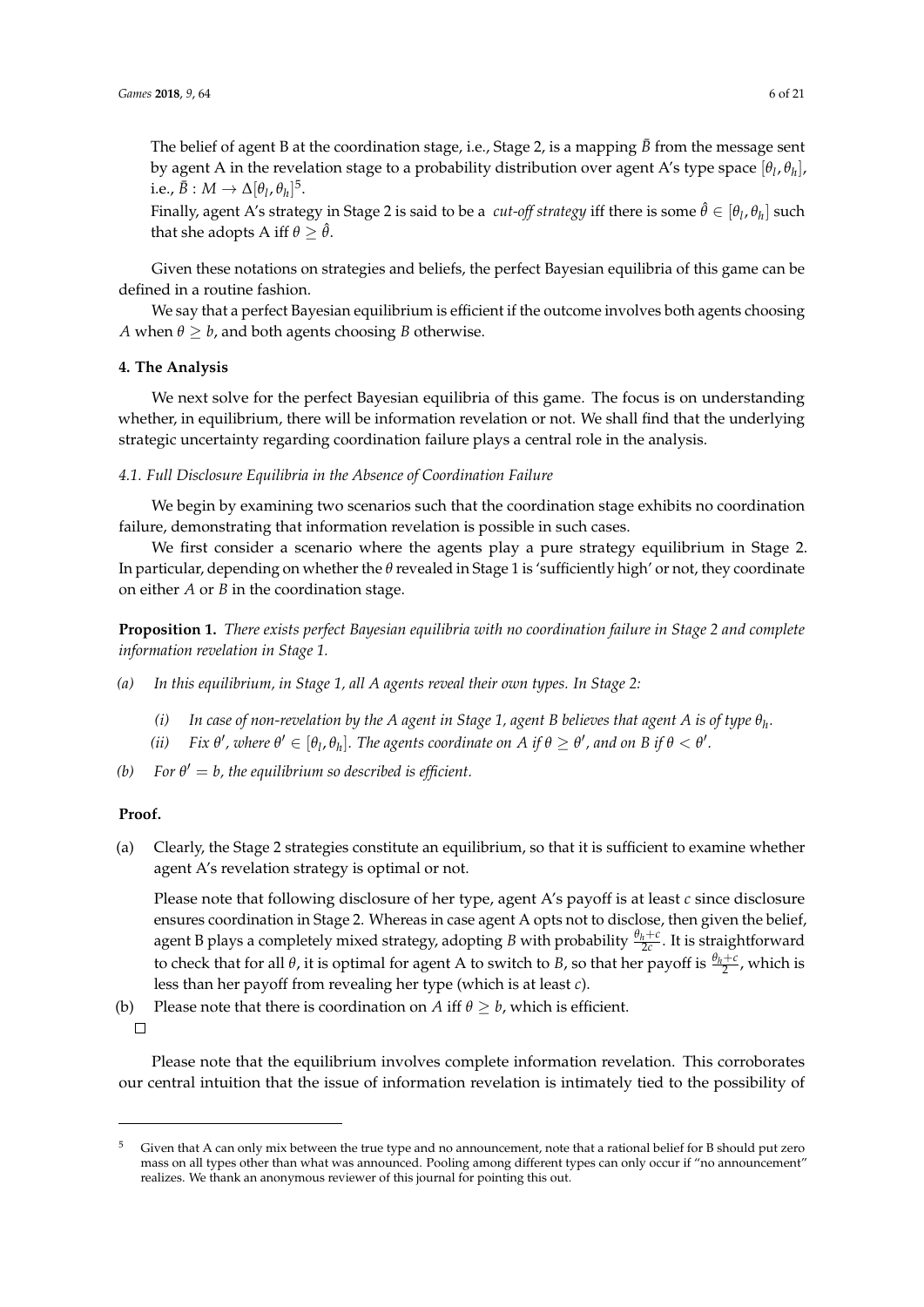coordination failure.<sup>6</sup> Furthermore, there exists an equilibrium which achieves efficiency in the coordination stage.

Turning to the second scenario, we demonstrate that in case one allows for correlated equilibria in the coordination continuation game, one can again sustain equilibria with full disclosure. Since, in the main text, we restrict attention to Bayesian equilibria, the details for this case have been placed in Appendix [A.](#page-17-0)

#### <span id="page-6-2"></span>*4.2. Non-Revelation Equilibria in the Presence of Coordination Failure*

We now turn to equilibria where there is coordination failure in Stage 2, focusing on equilibria where agent B plays a completely mixed strategy in the coordination stage. Our investigation is in line with many papers investigating coordination problems, e.g., ref [\[27\]](#page-20-1) on corporate take-overs, ref [\[28\]](#page-20-2) on repeated coordination games, as well as [\[29\]](#page-20-3) on international environment agreements for addressing greenhouse gas emissions (modeled as a participation game). Ref [\[29\]](#page-20-3), for example, defend their investigation of mixed strategy equilibria on the grounds that it captures the uncertainty of countries in coordinating an effective climate change treaty.<sup>7</sup>

We begin by examining equilibria in the coordination stage with the following definition.

**Definition 1.** *A* PBEM *denotes a perfect Bayesian equilibrium where agent B plays a completely mixed strategy in the coordination stage, i.e., Stage 2.*

We begin by examining equilibria in the coordination stage. We first examine A's strategy following non-revelation of her own type.

<span id="page-6-1"></span>**Lemma 1.** *Consider the Stage 2 continuation game where agent A does not reveal her type in Stage 1. In any PBEM, agent A plays a cut-off strategy in Stage 2.*

**Proof.** Consider the Stage 2 continuation game following non-revelation of her type by agent A in Stage 1. Consider a PBEM where, in Stage 2, agent B plays adopt *B* with probability *qNR*, 0 < *qNR* < 1.

Next, note that the payoff to agent A in this continuation game from adopting *A* (call it *π<sup>A</sup>* (Not Reveal and Adopt A)) is increasing in her type *θ*. Thus,

$$
\pi_A \left( \text{Not Reveal and Adopt A} \right) = (1 - q_{NR})c + \theta. \tag{1}
$$

Similarly,

$$
\pi_A(\text{Not Reveal and Switch to B}) = q_{\text{NR}}c. \tag{2}
$$

Let  $\hat{\theta}$  be the minimum of all  $\theta \in [\theta_l, \theta_h]$  such that  $\pi_A$  (Not Reveal and Adopt A)  $\leq$  $\pi_A$  ( Not Reveal and Switch to B). Hence, for all types  $\theta \geq (<)\hat{\theta}$ , it is optimal to adopt *A* (switch to *B*) following non-revelation, given that  $0 < q_{NR} < 1$ .  $\Box$ 

In Lemma [2](#page-6-0) below we consider the equilibrium outcome in Stage 2 following revelation of her type by agent A in Stage 1. Given that we have a standard Battle-of-the-Sexes game, we omit the proof (which is routine).

<span id="page-6-0"></span>**Lemma 2.** *Consider any candidate PBEM such that agent A reveals her type θ in Stage 1. In Stage 2, agent B plays "Adopt B" with probability*  $q_R(\theta) = \frac{\theta+c}{2c}$ *, and has a payoff of*  $\frac{b+c}{2}$ *, whereas agent A of type θ plays "Adopt*  $A''$  with probability  $\frac{b+c}{2c}$  and has a payoff of  $\frac{\theta+c}{2}$ .

<sup>6</sup> Of course there exist equilibria where the agents coordinate on, say, *A* in Stage 2, but there is no information revelation in the first stage.

<sup>7</sup> In Section [5,](#page-9-0) we provide a purification argument that provides a foundation for the mixed strategic equilibrium that we examine here.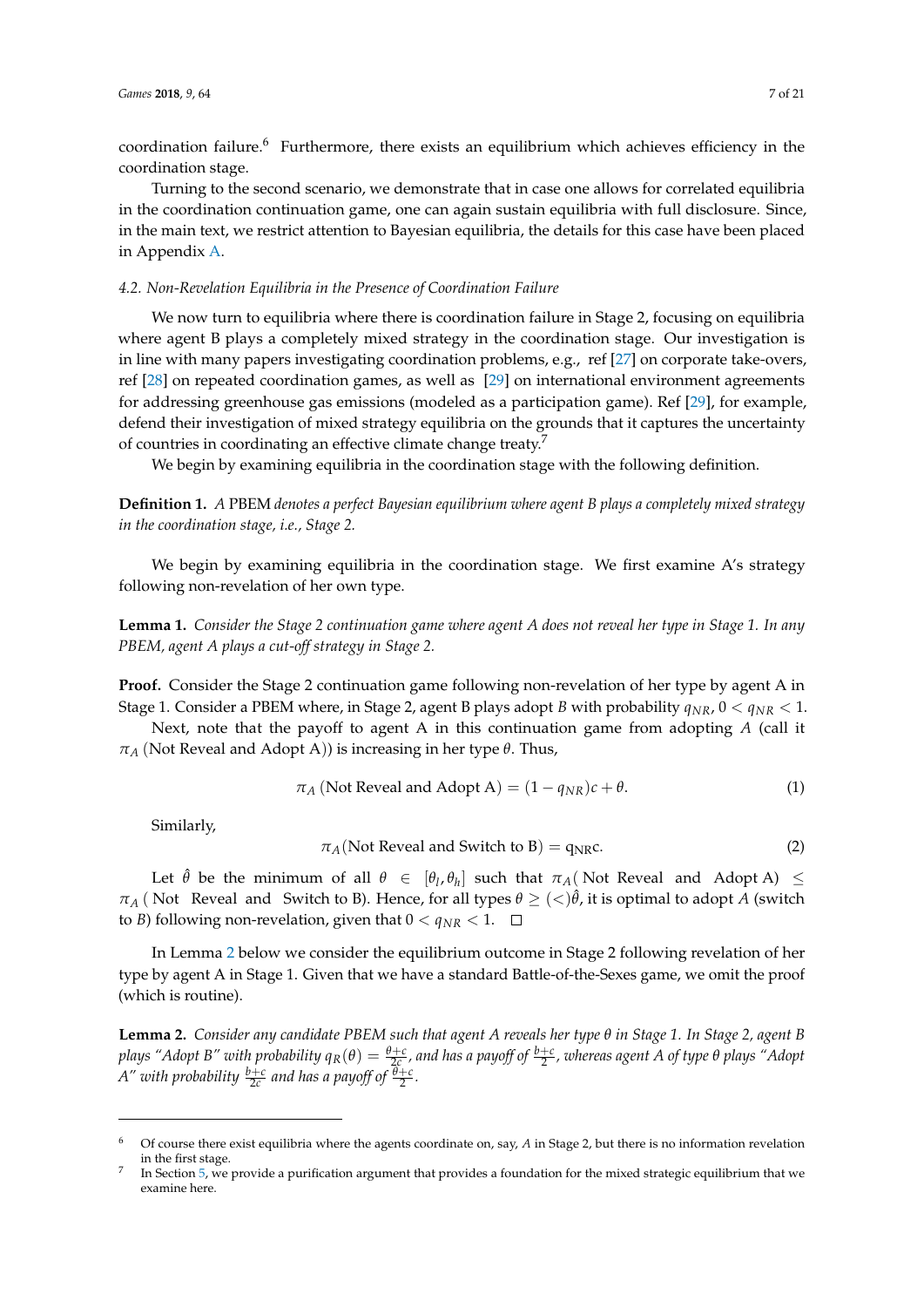From Lemma [2](#page-6-0) note that  $q_R(\theta)$  is increasing in  $\theta$ , so that agent B becomes more aggressive in adopting his own idea as *θ* increases. This follows from the intuition of mixed strategies itself, which requires the choice of  $q_R(\theta)$  to be such that A is indifferent between her two pure strategies.

If agent A with high *θ* reveals her type, agent B will respond much more aggressively compared to the case when agent A does not (since in this case agent B's response will be based on the expected value of *θ*). This intuition has important implications for the coordination possibilities in the second stage game, and, as we shall find, plays an important role in Proposition [2](#page-7-0) (to follow).

Proposition [2](#page-7-0) is the central result of this section, showing that in the presence of coordination issues there is no information revelation by agent A (except possibly by a single type), providing a new insight as to why 'unraveling' may not occur.

<span id="page-7-0"></span>**Proposition 2.** *Consider any PBEM. In Stage 1, all types of agent A, with the possible exception of one type, strictly prefer non-revelation to revelation.*

**Proof.** Recall from Lemma [2](#page-6-0) that if an agent A of type *θ* reveals her type in Stage 1, then her payoff in any PBEM is  $\frac{\theta+\epsilon}{2}$ . Therefore for such revelation to be optimal for agent A, it must be that

$$
\frac{\theta+c}{2} \ge \text{Max}[q_{NR}c, \theta + c - q_{NR}c].
$$
\n(3)

However, we note that

$$
\frac{\theta+c}{2} > q_{NR}c \Rightarrow \frac{\theta+c}{2} < \theta+c-q_{NR}c.
$$
 (4)

Therefore,  $\frac{\theta+c}{2}$  cannot be bigger than both  $q_{NR}c$  and  $\theta+c-q_{NR}c$ . Thus, for information revelation to be optimal it must be that

<span id="page-7-1"></span>
$$
\frac{\theta + c}{2} = q_{NR}c.
$$
 (5)

Given that  $q_{NR}$  is independent of  $\theta$ , [\(5\)](#page-7-1) can hold for at most one  $\theta$ , so that the probability of revelation is zero.<sup>8</sup>  $\Box$ 

The intuition for non-revelation has to do with coordination possibilities in the second stage game. As argued earlier, for an agent A with a high realization of *θ*, non-revelation followed by choosing to adopt *A* is optimal. This follows as revelation would lead the other agent to follow extremely aggressive strategies.

Whereas, if *θ* is low, then agent A's private benefit from adopting *A* itself is low compared to the possible coordination benefits from *c*. Consequently, agent A is more interested in coordination itself rather than the identity of the idea on which coordination takes place. Furthermore, given that *b* is large relative to *θ*, agent B will put a relatively 'large' probability on adopting *B* in case of information revelation, even if the revealed *θ* turns out to be small. Therefore, agent A has little to gain by revealing information so as to encourage coordination on *A*. She would rather ensure that coordination takes place on *B*, since while she loses because agent B's idea is selected, she more than makes up for it because the probability associated with coordination on *B* is larger.

We now characterize the equilibrium, showing that there is a 'unique' PBEM.<sup>9</sup>

<span id="page-7-2"></span>**Proposition 3.** *A unique PBEM exists. In this equilibrium, there is no information revelation in Stage 1. In Stage 2:*

We are indebted to an anonymous referee for suggesting an argument that shortened the proof.

<sup>9</sup> In fact, we can prove that the non-revelation outcome is unique in the class of revelation strategies, where A reveals its type over finite unions of disjoint sets of the type space. The proof is in Appendix [B.](#page-17-1)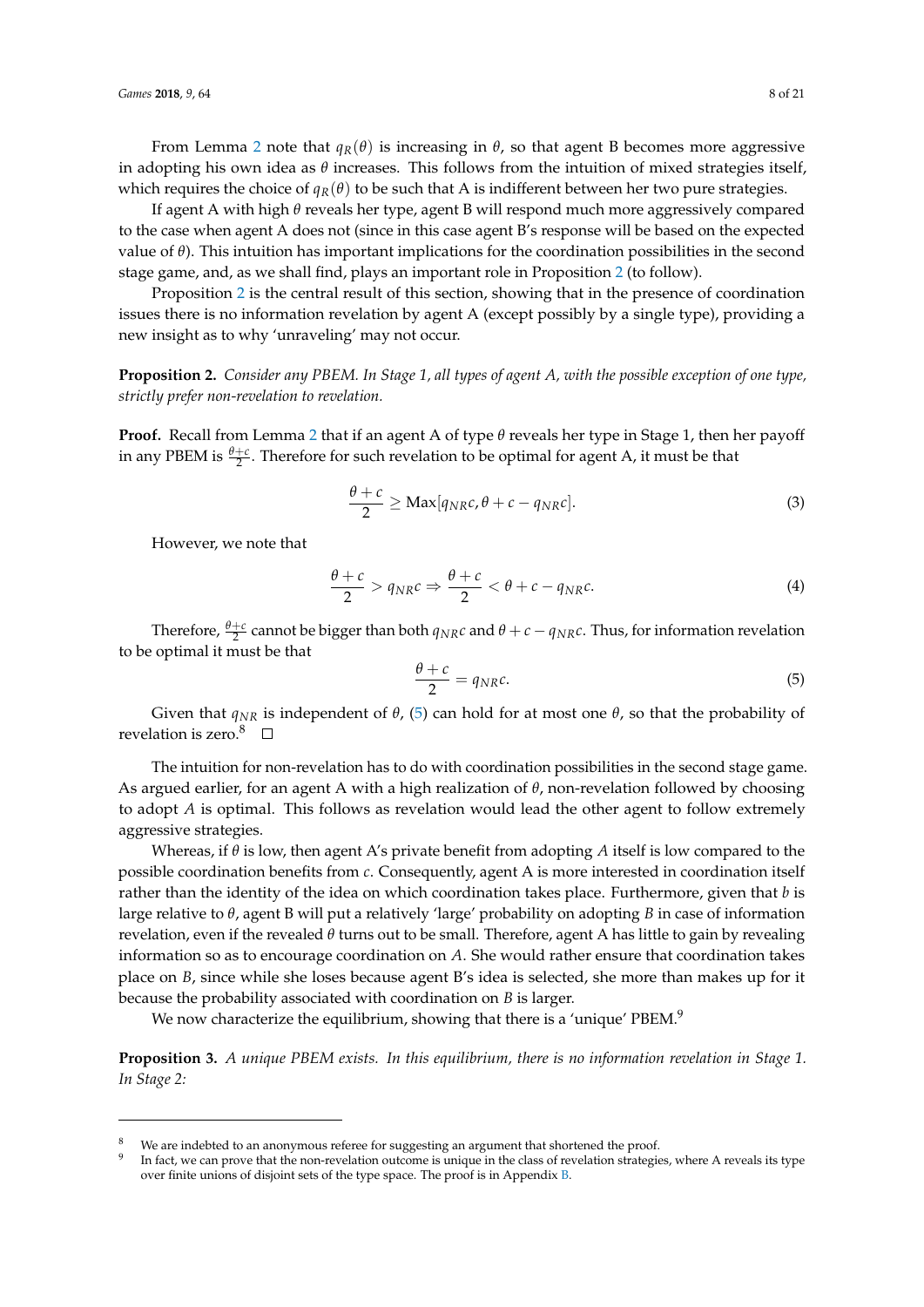- (i) Agent A adopts her own idea, i.e., A, if and only if  $\theta \ge \hat{\theta}$ , where  $\hat{\theta} = F^{-1}(\frac{c-b}{2c})$  and  $\theta_l < \hat{\theta} < \theta_h$ , *and switches to B otherwise.*
- (*ii*) Agent B adopts her own idea, i.e., B, with probability  $\frac{1}{2} + \frac{F^{-1}(\frac{c-b}{2c})}{2c}$  $\frac{(2c)}{2c}$ .
- *(iii) In case agent A does not reveal her type in Stage 1, agent B believes that the type of agent A is distributed over* [*θ<sup>l</sup>* , *θ<sup>h</sup>* ] *with distribution F*(*θ*)*. In case agent A does reveal her type to be θ, say, the belief of agent B puts probability 1 on agent A being of type θ.*
- *(iv) In this PBEM, a type θ agent A has an expected payoff of:*

$$
\pi_A(\theta) = \begin{cases} \theta + \frac{c - \hat{\theta}}{2}, & \text{if } \theta > \hat{\theta}, \\ \frac{c + \hat{\theta}}{2}, & \text{otherwise}, \end{cases}
$$

and agent B has an expected payoff of  $\frac{b+c}{2}$ .

**Proof.** From Proposition [2,](#page-7-0) we know that with probability 1 there will be no revelation in the first stage.

Next consider Stage 2. Given Lemma [1,](#page-6-1) we know that agent A will be playing a simple cut-off strategy where she adopts *A* if and only if her type is larger than some cut-off value, call it  $\hat{\theta}$ . The value of this cut-off  $\hat{\theta}$ , given that agent B is playing a completely mixed strategy, must make agent B indifferent between adopting *B* and switching to *A*, so that

$$
(1 - F(\hat{\theta}))c = (1 - F(\hat{\theta}))b + F(\hat{\theta})(b + c) = b + F(\hat{\theta})c.
$$
\n(6)

This yields  $\hat{\theta} = F^{-1}(\frac{c-b}{2c})$ , where  $\hat{\theta}$  is well defined since  $0 < \frac{c-b}{2c} < 1$  (given that  $c > b$ ). Furthermore, given that agent B adopts *B* with probability *qNR*, the cut-off strategy of agent A in the coordination stage will be optimal if, at  $\hat{\theta}$ , we get the following expression for  $q_{nr}$ :

$$
\frac{\hat{\theta} + c}{2c} = q_{nr}.\tag{7}
$$

Given that  $\hat{\theta} = F^{-1}(\frac{c-b}{2c})$ , the result follows.

<span id="page-8-0"></span>Figure [1](#page-8-0) provides a graphical representation of agent A's payoffs under the three strategic options, not revealing her information, revealing her information and then playing "Adopt A", and revealing her information and then playing "Switch to B".



**Figure 1.** Expected payoff for A with information revelation dominated by non-revelation payoffs.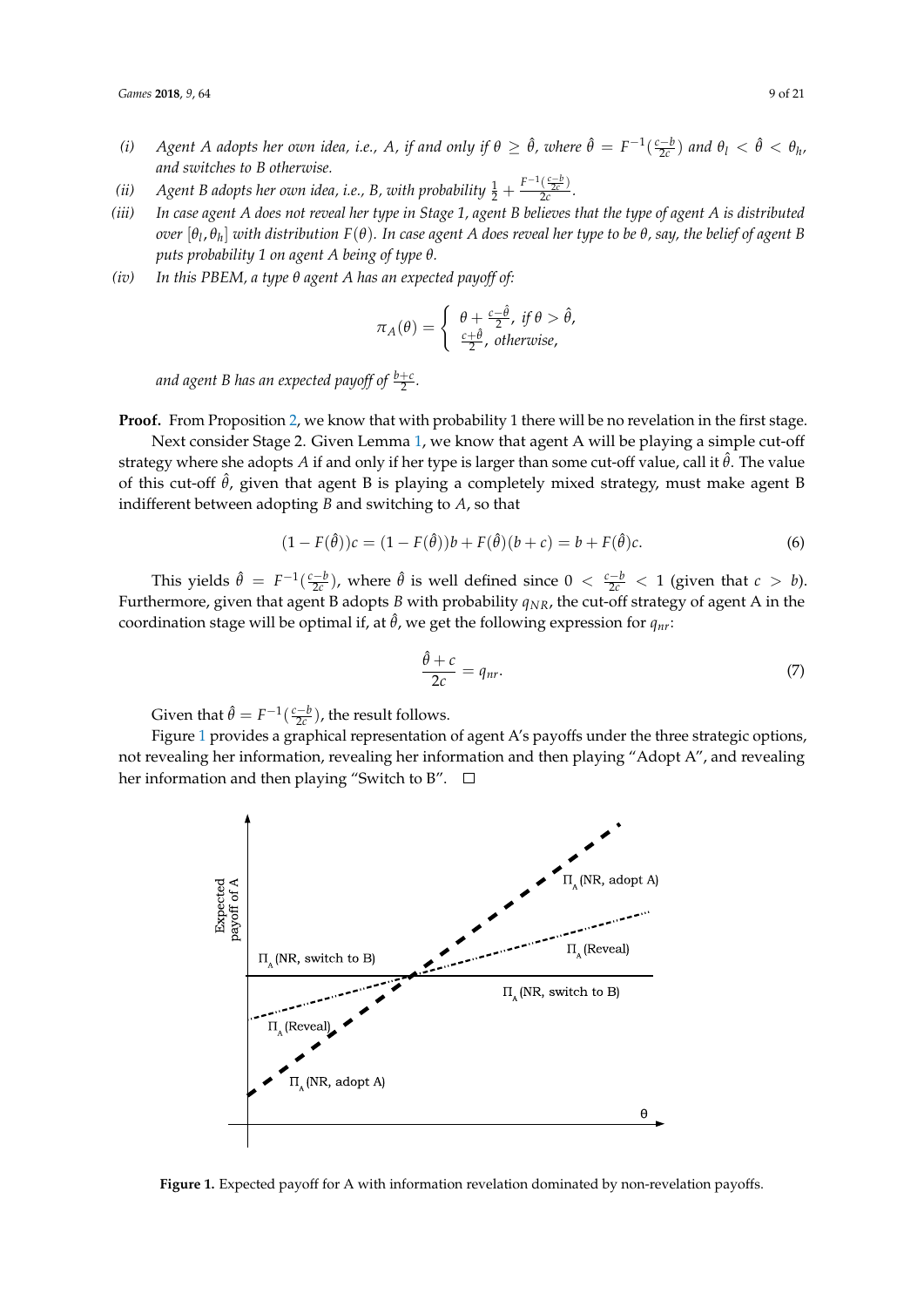#### **Proposition 4.** *The PBEM discussed in Propositions [2](#page-7-0) and [3](#page-7-2) is inefficient.*

**Proof.** Since agent B plays a completely mixed strategy, there is a positive probability that agent B will choose *B* even when  $\theta \geq b$ , as well as choose *A* even when  $\theta < b$ .  $\Box$ 

At this point a few remarks would be useful.

**Remark 1.** *We find that the full disclosure results in Section [4.1,](#page-5-1) together with the non-revelation results in Section [4.2,](#page-6-2) jointly suggest that it is the presence, or absence of strategic uncertainty that determines whether there is information non-revelation or not. Thus, both sets of results are of interest. Even so, in future work we plan to examine if one can use some selection mechanism to isolate the non-revelation equilibrium.*

*One strand of the literature on equilibrium selection considers global games and the role of higher order beliefs. The global games framework, as proposed by [\[30\]](#page-20-4), has been extensively used to study, among others, equilibrium selection in coordination games arising in the pricing of debt ([\[31\]](#page-20-5)), and to problems of stochastic common learning ([\[32\]](#page-20-6)). In this context, ref [\[33\]](#page-20-7) examines the role of higher order beliefs and the precision of signals about private vs. public information in equilibrium selection. However, note that in the coordination continuation game, not only are the pure strategy equilibria strict, they are also not dominance solvable. Hence, we cannot use the method of global games for selecting any one of the pure strategy equilibria over the other.*

<span id="page-9-1"></span>**Remark 2.** *We next examine scenarios where the parameter values do not satisfy Assumption 1. Please note that if b* > *c, then adopting B is a dominant strategy for agent B. Similarly, if c* < *θ<sup>l</sup> , then adopting A is a dominant strategy for agent A. In either of these cases, the coordination problem disappears, and agent A's payoff is the same irrespective of whether she reveals her own type in Stage 1 or not. Thus, the interesting*  $\cos e$  is if  $b < c$  and  $\theta_l < c < \theta_h$ . In this case there is an equilibrium with partial information revelation. *Let F*˜(*θ*) *denote the probability distribution derived from F*(*θ*) *conditional on θ being less than c. It is now straightforward to construct an equilibrium where all A agents with*  $\theta \geq c$  *reveal their type and choose A in the coordination stage, whereas the other A agents do not reveal their type. In particular, we can mimic the argument in Propositions* [2](#page-7-0) *and* [3](#page-7-2) (replacing  $F(\theta)$  *with*  $\tilde{F}(\theta)$ *), to construct equilibrium strategies for all A agents with*  $\theta$  < *c.* Interestingly, as discussed earlier in the introduction, ref [\[8\]](#page-19-7) also demonstrates the existence of *equilibrium with partial disclosure in the presence of hard information.*

#### <span id="page-9-0"></span>**5. Purification of Agent B's Mixed Strategies**

The non-revelation result in Propositions [2](#page-7-0) and [3](#page-7-2) are open to the critique that we examine equilibria where agent B plays a completely mixed strategy whenever A reveals her private information about her own type. In an effort to address this issue, we next argue that there exists a natural extension of our framework such that sustaining the non-revelation result does not require the B agent to play mixed strategies in the coordination stage.

To this end, we extend the baseline framework to allow for a unit mass of B-agents with different realizations over their private benefit *b*, where the exact realization of *b* for any given B agent is private information. We then argue that a version of Harsanyi's purification theorem goes through: following type revelation by the A agent, the continuation pure strategy played by the B-type agents generates the same probability distribution as the mixed-strategy equilibrium in the baseline model (see Lemma [3](#page-10-0) later). Subsequently, we use this result to demonstrate (in Proposition [5](#page-12-0) later on), that the non-revelation results goes through under this re-formulation. Formally, the B agents' private benefit from adopting *B* is distributed over the compact, continuous type space Ξ, where  $\Xi = [b_l, b_h] \subset \mathbb{R}_+$ , with distribution  $G(b)$ , where  $b_l < b_h$ , and  $G(b)$  is non-degenerate and strictly increasing. Furthermore, for this section we assume that an analogue of Assumption 1 goes through, i.e.,  $c > \max\{\theta_h, b_h\}$ .

We next turn to modeling the coordination benefits in this setup. The coordination benefit on technology *i*,  $i \in \{A, B\}$ , arises if and only if the A agent, as well as a positive measure of B-agents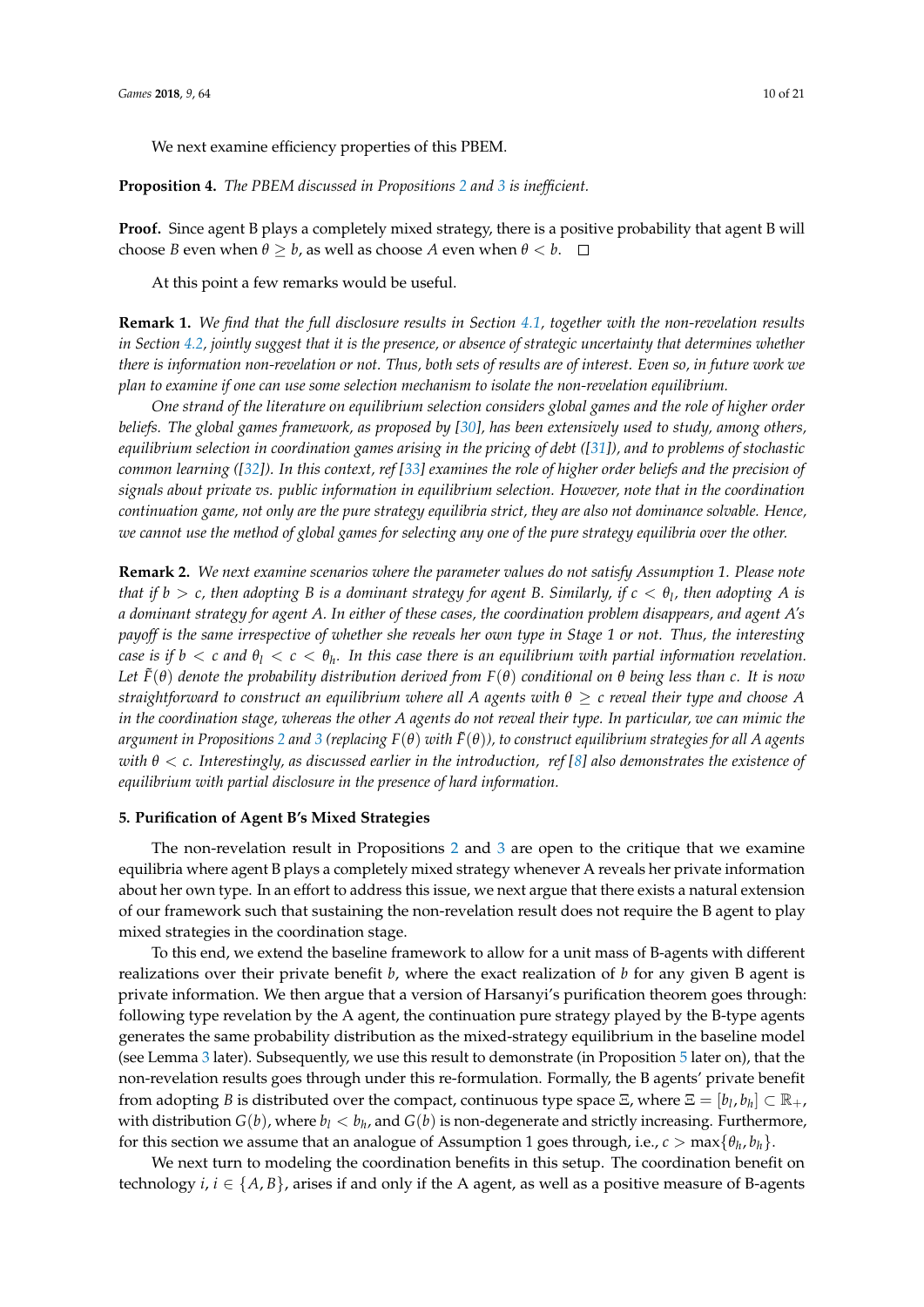<span id="page-10-1"></span>adopt this technology. Thus, conditional on the A agent adopting technology *i*, the total coordination benefit from *i* is given by *c*.*x*, where *x* denotes the fraction of B-agents opting for this technology. The modified payoff matrix in this new game is shown in Table [2.](#page-10-1)

|        | Switch                                             | Adopt $B$                             |
|--------|----------------------------------------------------|---------------------------------------|
| Switch | Adopt $A \quad \theta + c(1-l)$ , $c(1-l)$<br>cl.0 | $\theta + c(1-l)$ , b<br>$cl, b + cl$ |

**Table 2.** Modified payoff matrix for the one-shot game.

We next introduce some definitions that we need for the analysis:

The strategy of a type *θ* agent A in Stage 1, denoted *β I* (*θ*), is a probability distribution over *M*(*θ*). Strategies of the agents in Stage 2, i.e., the coordination stage, are:

- **–** In Stage 2, the strategy of a type *θ* agent A, i.e.,  $β_A^C(θ)$ , maps from her message is Stage 1, to the set of probability distributions over her action space. Hence,  $\beta_A^C(\theta): M(\theta) \to [0,1]$ .
- **–** In Stage 2, agent B's strategy is a mapping from his own type space Ξ, and the disclosure made by A in Stage 1, to the set probability distributions over his own actions. Hence,  $\beta_B^C : \Xi \times M \to [0,1].$
- Agent A's strategy in Stage 2 is said to be a cut-off strategy if there exists  $\hat{\theta} \in \Theta$  such that A adopts *A* iff  $\theta \geq \hat{\theta}$ .
- **–** Agent B's strategy in Stage 2,  $\beta_B^C$ , is said to be a cut-off strategy if there exists  $\hat{b} \in \Xi$  such that B adopts *B* iff  $b \geq \hat{b}$ .

The belief of a type *b* agent B at the coordination stage, i.e., Stage 2, is a mapping  $\bar{B}_b$  from the message sent by agent A in the revelation stage to a probability distribution over agent A's type  ${\rm space}~[\theta_l,\theta_h]$ , i.e.,  $\bar B_b: M \to \Delta[\theta_l,\theta_h]^{10}.$ 

One can define a perfect Bayesian equilibrium of this game in the usual manner.

*5.1. Analysis: Non-Revelation by the A Agent in Stage 1*

Given the complementarities inherent in this game, cut-off strategies arise naturally for all types of A, as well as the B-agents. In the continuation game following type revelation by the A agent, we, therefore, focus on equilibria where the B-agents play a cut-off strategy with a cut-off of  $\hat{b}$ . Next, consider the continuation game following non-revelation by agent A. Let  $\hat{\theta}_{NR}$  denote the cut-off for agent A and  $\hat{b}_{NR}$  denote the cut-off for the B-agents in the subsequent coordination stage.

**Definition 2.** *A PBEC for the modified game is a perfect Bayesian equilibrium where, in every continuation game, the B-agents play cut-off strategies with strictly interior cut-offs in the coordination stage of the game.*

*We first argue that in the unique PBEC for the continuation game following type revelation by agent A, the probability that the B-agents adopt B is the same as that under the PBEM equilibrium where agent B plays a completely mixed strategy (see Lemma [1\)](#page-6-1).*

<span id="page-10-0"></span>**Lemma 3.** *Consider the Stage 2 continuation game where agent A reveals her type θ in Stage 1.*

<sup>&</sup>lt;sup>10</sup> Given that A can only mix between the true type and no announcement, note that a rational belief for B should put zero mass on all types other than what was announced. Pooling among different types can only occur if "no announcement" realizes. As mentioned earlier, we thank an anonymous reviewer of this journal for pointing this out.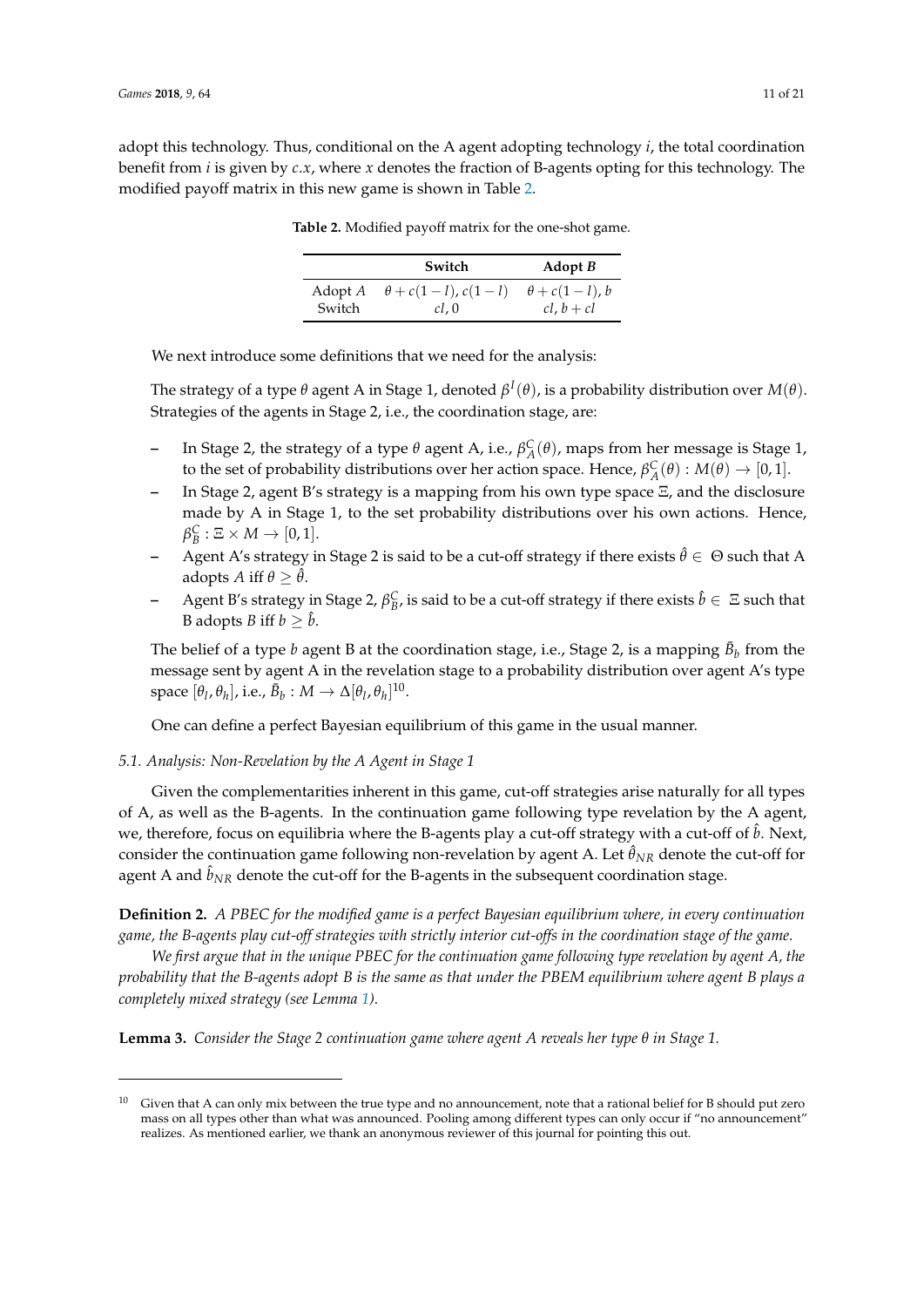$(a)$  *In any PBEC of this continuation game, the cut-off for agent B*  $(\hat{b}(\theta))$  *and the probability that agent A adopts A, i.e., α*(*θ*)*, solves:*

$$
\hat{b}(\theta) = (\alpha - \frac{c + \theta}{2c})c,
$$
  
\n
$$
\alpha(\theta) = \frac{(c + \theta)}{2c} + \frac{G^{-1}((c - \theta)/2c)}{c}.
$$

- *(b) A θ*-type A-agent's payoff from revealing her type is  $\frac{c+\theta}{2}$ .
- *(c)* The equilibrium cut-off for the B-types is unique and interior, i.e.,  $0 < \hat{b} < 1$ . Moreover, it generates the *same probability distribution over the two choices, i.e., A and B, as that under the PBEM equilibrium following type revelation by agent A in the baseline model.*

# **Proof.**

(a) Consider the continuation game following the A agent revealing her type to be *θ*. Let the B-agents adopt a cut-off strategy involving a cut-off of  $\hat{b}(\theta)$ . Let  $l(\theta)$  be the fraction of B-agents that adopt *B* with  $l(\theta) \equiv 1 - G(\hat{b}(\theta))$ . Let  $\alpha(\theta)$  be the probability that the A-agent adopts *A*.

First, consider the decision problem facing a B-agent with private valuation *b*. His expected payoff when he switches to *B*, is:

<span id="page-11-0"></span>
$$
\pi_B(B) = (1 - \alpha)(b + cl) + \alpha.b,\tag{8}
$$

whereas his expected payoff when he adopts *A*, is:

<span id="page-11-1"></span>
$$
\pi_B(A) = \alpha \cdot c(1 - l). \tag{9}
$$

For the indifferent type  $\hat{b}$ , Equating [\(8\)](#page-11-0) and [\(9\)](#page-11-1), we get:

<span id="page-11-4"></span>
$$
\hat{b} = (\alpha - l)c.\tag{10}
$$

Next consider the decision problem facing the A-agent with private valuation *θ*. Her expected payoff from adopting *A* is:

<span id="page-11-2"></span>
$$
\pi_A(A) = \theta + c(1 - l),\tag{11}
$$

whereas her expected payoff from switching to *B*:

<span id="page-11-3"></span>
$$
\pi_A(B) = c.l. \tag{12}
$$

For the A-agent of type *θ* to be indifferent between *A* and *B*, Equations [\(11\)](#page-11-2) and [\(12\)](#page-11-3) have to yield

<span id="page-11-5"></span>
$$
l(\theta) = \frac{c + \theta}{2c}.\tag{13}
$$

Given that  $c > \theta_h \ge \theta$ , it is straightforward to check that  $0 < l(\theta) < 1$ . Therefore,  $\hat{b}(\theta) =$  $(\alpha - \frac{c+\theta}{2c})c$ .

Solving [\(10\)](#page-11-4) and [\(13\)](#page-11-5) simultaneously, we find that

$$
\alpha = l(\theta) + \frac{\hat{b}}{c} = \frac{(c+\theta)}{2c} + \frac{G^{-1}((c-\theta)/2c)}{c} > 0,
$$
\n(14)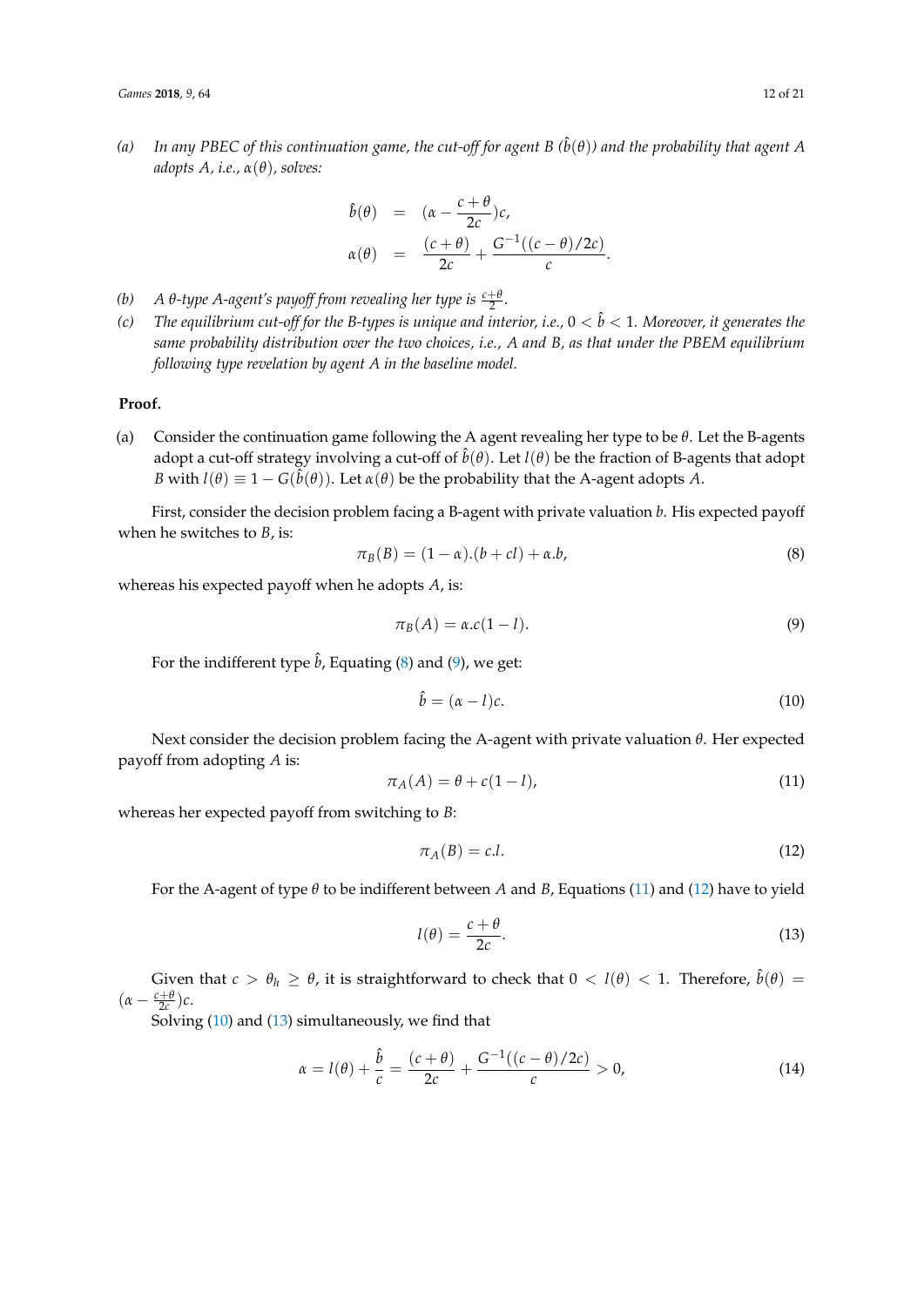using the fact that  $l(\theta) = \frac{c+\theta}{2}$  (from [\(13\)](#page-11-5)), and  $G(\hat{b}(\theta)) = 1 - l(\theta) = \frac{c-\theta}{2c}$ .<sup>11</sup>

- (b) Using [\(13\)](#page-11-5), the A-agent's expected payoff is given by  $cl(\theta) = \frac{c+\theta}{2}$ .
- (c) Please note that  $G(\hat{b}) = 1 l(\theta) = \frac{c \theta}{2c}$ . Given that  $G(b)$  is strictly increasing,  $\hat{b}$  is unique. Given that  $c > \theta_h \geq \theta$ , it is straightforward to check that  $0 < G(\hat{b}) < 1$ , so that  $b_l < \hat{b} < b_h$ .

Next observe that the fraction of B-agents adopting *B*, i.e.,  $l(\theta) = 1 - G(\hat{b}) = \frac{\theta + c}{2c}$  (from [\(11\)](#page-11-2)). From Lemma [1,](#page-6-1) recall that  $q_R(\theta) = \frac{\theta+c}{2c}$ , where  $q_R(\theta)$  is the probability with which B adopts *B* in the our baseline model for the continuation game where agent A reveals her type to be *θ*. Thus,  $l(\theta) = q_R(\theta)$ .  $\Box$ 

Proposition [5](#page-12-0) below is the central result in this section. We find that in the revelation stage of the modified game, agent A does not reveal her type, showing that the non-revelation result is robust to this modification.

<span id="page-12-0"></span>**Proposition 5.** *Consider any PBEC of the modified game.*

- *(a) Consider the Stage 2 continuation game where agent A does not reveal her type in Stage 1. In any PBEC, agent A plays a cut-off strategy in Stage 2.*
- *(b) In Stage 1, all types of agent A, with the possible exception of one type, strictly prefer non-revelation to revelation.*
- *(c)*  $If F(\theta) + \frac{\theta}{2c} + \frac{G^{-1}((c-\theta)/2c)}{c}$  is monotonic in  $\theta$ , then this game has a unique PBEC.

# **Proof.**

- (a) The proof mimics that of Lemma [1](#page-6-1) earlier.
- (b) Given Proposition [5\(](#page-12-0)a), we restrict attention to PBEC where, following non-revelation the A agent plays a cut-off strategy. Let the cut-offs following non-revelation be  $\hat{\theta}_{NR}$  for the A, and  $\hat{b}_{NR}$ for the B agents. Equating the payoffs from switching to *A* and adopting *B* for the indifferent B agent, i.e., of type  $\hat{b}_{NR}$ , we have that

<span id="page-12-1"></span>
$$
\hat{b}_{NR} = (G(\hat{b}_{NR}) - F(\hat{\theta}_{NR}))c.
$$
\n(15)

Similarly, equating the payoffs from *A* and *B* for the indifferent A agent, i.e., of type  $\hat{\theta}_{NR}$ , we have that

<span id="page-12-2"></span>
$$
G(\hat{b}_{NR}) = \frac{c - \hat{\theta}_{NR}}{2c}.
$$
\n(16)

 $G$ iven that  $c > \theta_h \geq \hat{\theta}$ , it follows that  $0 < G(\hat{b}_{NR}) < 1$ , so that  $b_l < \hat{b}_{NR} < b_h$ . Next, from Equations [\(15\)](#page-12-1) and [\(16\)](#page-12-2), we have that

$$
F(\hat{\theta}_{NR}) = \frac{(c - \hat{\theta}_{NR})}{2c} - \frac{G^{-1}((c - \hat{\theta}_{NR})/2c)}{c}.
$$
 (17)

It is straightforward to check that  $F(\hat\theta_{NR}) < 1$ , so that  $\hat\theta_{NR} < \theta_h$ .<sup>12</sup> Given  $\hat\theta_{NR}$ ,  $\hat b_{NR}$  can then be solved using Equation [\(15\)](#page-12-1). Furthermore, if  $\hat{\theta}_{NR}=\theta_l$ , then from Equation (15),  $\hat{b}_{NR}=c.G(\hat{b}_{NR}).$ 

<sup>&</sup>lt;sup>11</sup> Can one provide sufficient conditions such that *α* < 1? This is equivalent to showing that  $\frac{G^{-1}((c-\theta)/2c)}{(c-\theta)/2c}$  < *c*. Clearly, one sufficient condition is that  $G(b)$  satisfies both (a)  $\frac{G^{-1}(x)}{x}$  be increasing in *x*, and (b)  $\frac{G^{-1}(x)}{x} \le 1$ ,  $\forall x$ . Please note that this is satisfied whenever  $G(b)$  is uniform.

<sup>&</sup>lt;sup>12</sup> Can one provide sufficient conditions such that  $\hat{\theta}_{NR} > \theta_l$ ? This is equivalent to showing that  $\frac{G^{-1}((c-\hat{\theta}_{NR})/2c)}{(c-\hat{\theta}_{NR})/2c} < c$ . Clearly, one sufficient condition is that  $G(b)$  satisfies both that (a)  $\frac{G^{-1}(x)}{x}$  is increasing in *x*, and (b)  $\frac{G^{-1}(x)}{x} \le 1$ ,  $\forall x$ . Please note that this is satisfied whenever  $G(b)$  is uniform.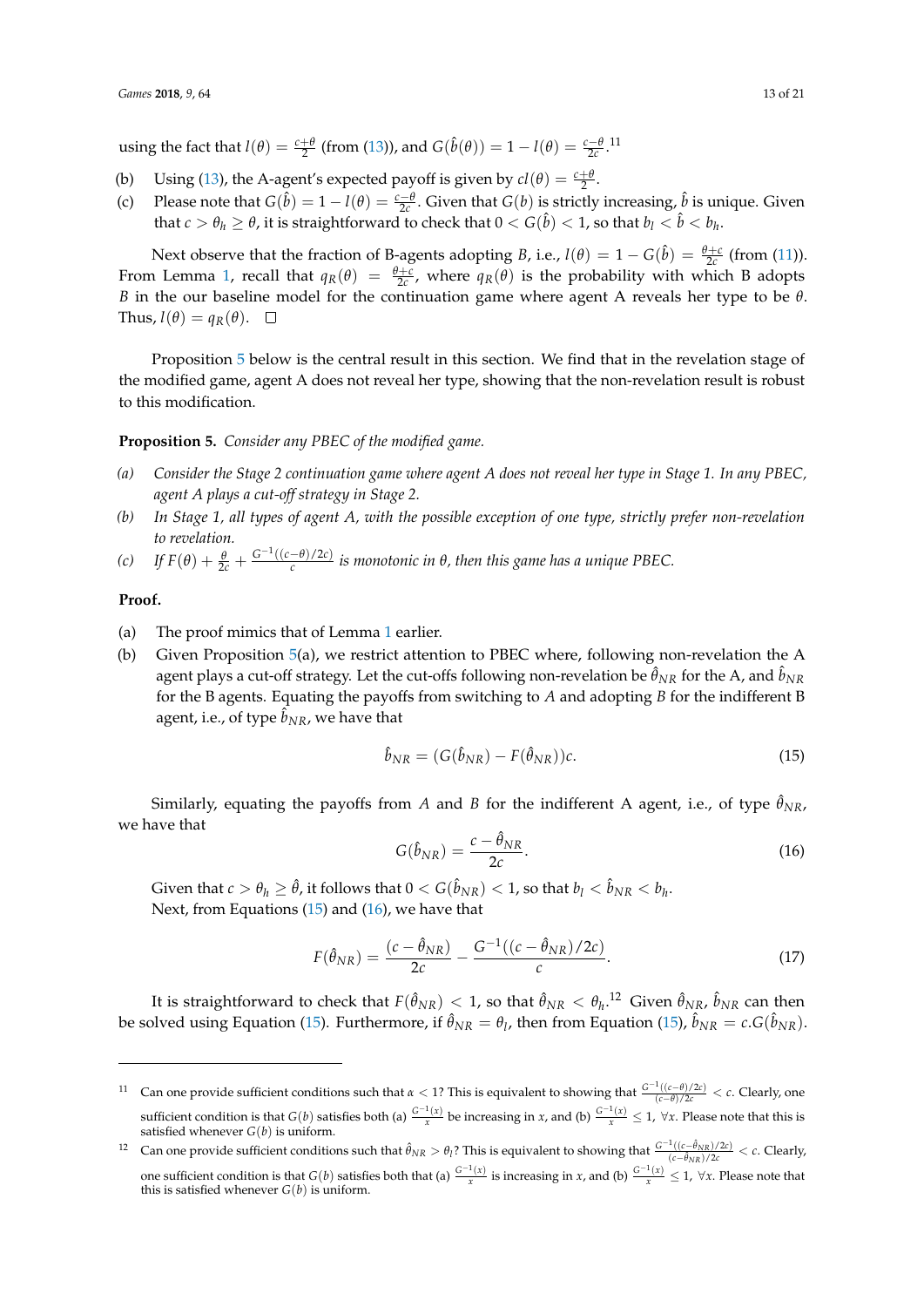In all cases, for all  $θ \ge θ_{NR}$ , A adopts *A* and for all  $θ < θ_{NR}$ , A switches to *B* upon non-revelation of  $θ$ in Stage 1.

Please note that for  $\hat{\theta}_{NR} > \theta_l$ , the expected payoff for A, denoted  $\pi_A(NR)$ , is:

<span id="page-13-1"></span>
$$
\pi_A(NR) = \begin{cases} \theta + c.G(\hat{b}_{NR}), \text{ if } \theta \ge \hat{\theta}, \\ c[1 - G(\hat{b}_{NR})], \text{ if } \theta < \hat{\theta}. \end{cases}
$$
\n(18)

Whereas, if  $\hat{\theta}_{NR} = \theta_l$ , then from Equations [\(16\)](#page-12-2) and [\(18\)](#page-13-1), the expected payoff for A is:

$$
\pi_A(NR) = \theta + \frac{c - \theta_l}{2}, \,\forall \,\theta. \tag{19}
$$

We first consider  $\hat{\theta}_{NR} > \theta_l$ :

- 1. At  $\theta = \hat{\theta}_{NR}, \pi_A(NR) = \hat{\theta}_{NR} + c.G(\hat{b}_{NR}) = \hat{\theta}_{NR} + c.(\frac{c \hat{\theta}_{NR}}{2c}) = \frac{\hat{\theta}_{NR} + c}{2} = \pi_A(R).$
- 2. For all types of  $\theta > \hat{\theta}_{NR}$ ,  $\pi_A(NR) \pi_A(R) = \frac{\theta}{2} c[\frac{1}{2} G(\hat{b}_{NR})]$ . Please note that  $\partial$ [*π*<sub>*A*</sub>(*NR*)−*π*<sub>*A*</sub>(*R*)]  $\frac{\partial R}{\partial \theta_{NR}} = 1/2 > 0$ , and at  $\theta = \theta_h$ , this difference  $\pi_A(NR) - \pi_A(R) = \frac{\theta_h}{2} - c[\frac{1}{2} - \frac{1}{2}]$  $G(\hat{b}_{NR})$ ]. This expression is positive, iff  $\hat{b}_{NR} > G^{-1}(\frac{c-\theta_h}{2c})$ . Finally, from Equation [\(16\)](#page-12-2),  $\hat{b}_{NR}=G^{-1}(\frac{c-\hat{\theta}_{NR}}{2c})>G^{-1}(\frac{c-\theta_h}{2})$ , since  $\hat{\theta}_{NR}<\theta_h$  and  $G(B)$  is strictly increasing. As discussed  $\epsilon$  earlier,  $\pi_A(R) = \pi_A(NR)$  at  $\theta = \hat{\theta}_{NR}$ . Therefore, in the range  $(\hat{\theta}_{NR}, \theta_h]$ ,  $\pi_A(R) < \pi_A(NR)$ .
- 3. Next, consider  $θ$  in the range  $[θ_l, θ)$ . Over this range  $π_A(NR)$  is independent of  $θ$ , whereas *π*<sub>*A*</sub>(*R*) is strictly decreasing in *θ*. Given that  $π<sub>A</sub>(NR)$  equals  $π<sub>A</sub>(R)$  at  $\hat{θ}_{NR}$ , it follows that  $\pi_A(NR) > \pi_A(R), \forall \theta \in [\theta_l, \hat{\theta}_{NR}).$

Therefore, whenever  $\hat{\theta}_{NR} > \theta_l$ , A's expected payoff from non-revelation is greater than that from  $a$  revelation  $\forall θ ∈ [θ_l, θ_h]$ , except for  $θ = θ_{NR}$ , where these payoffs are equal. Finally, consider the case where  $\hat{\theta}_{NR} = \theta_l$  in the non-revelation equilibrium. Please note that for any  $\theta \in \Theta$ ,  $\pi_A(R) = \frac{\theta+c}{2}$  $\theta + \frac{c - \theta_l}{2} = \pi_A(NR).$ 

(c) Given that  $F(\theta) + \frac{\theta}{2c} + \frac{g^{-1}((c-\theta)/2c)}{c}$  is monotonic in  $\theta$ , from (17) it follows that  $\hat{\theta}_{NR}$  is unique. This in turn ensures that  $\hat{b}_{NR}$  is unique.

$$
\Box_{\parallel}
$$

# <span id="page-13-0"></span>**6. Extensions**

In this section, we consider three extensions of the baseline model. In the first two, we argue that the non-revelation result is robust to (a) two-sided private information and (b) imprecise information disclosure. Finally, we examine if mandatory disclosure of information can improve coordination probability.

#### *6.1. Two-Sided Private Information*

Consider the case where both the agents have private information about their own types, with agent A's (respectively B's) type being denoted by  $\theta_A$  (respectively  $\theta_B$ ). For simplicity, let  $\theta_A$  and  $\theta_B$ be identically and independently distributed with distribution function  $F(\theta)$  (assumed to be strictly monotonic) with support  $[\theta_l, \theta_h]$ . While agent  $i, i \in \{A, B\}$ , knows her own type, she only knows the distribution of agent  $j \neq i$ , i.e.,  $F(\theta)$ . Consider a simple modification of the earlier game whereby, in Stage 1, both the agents simultaneously choose whether to reveal their type, or to reveal nothing. Thus, agent  $\theta_A$  chooses an element from  $\{\theta_A\}$ ∪{Not Reveal her Type}, whereas agent  $\theta_B$  chooses an element from {*θA*}∪{Not Reveal her Type}.

Let  $\pi_i$  (*i* = *X*, *j* = *Y*) denote the payoff of agent *i* in case in Stage 1 she selects *X* and agent *j* selects *Y*, where  $X, Y \in M_i = [\theta_l, \theta_h] \cup \{Not \, Recall \, \theta_i\}$ . We show that even with two-sided private information, a version of the earlier non-revelation result in Proposition [1](#page-5-2) goes through.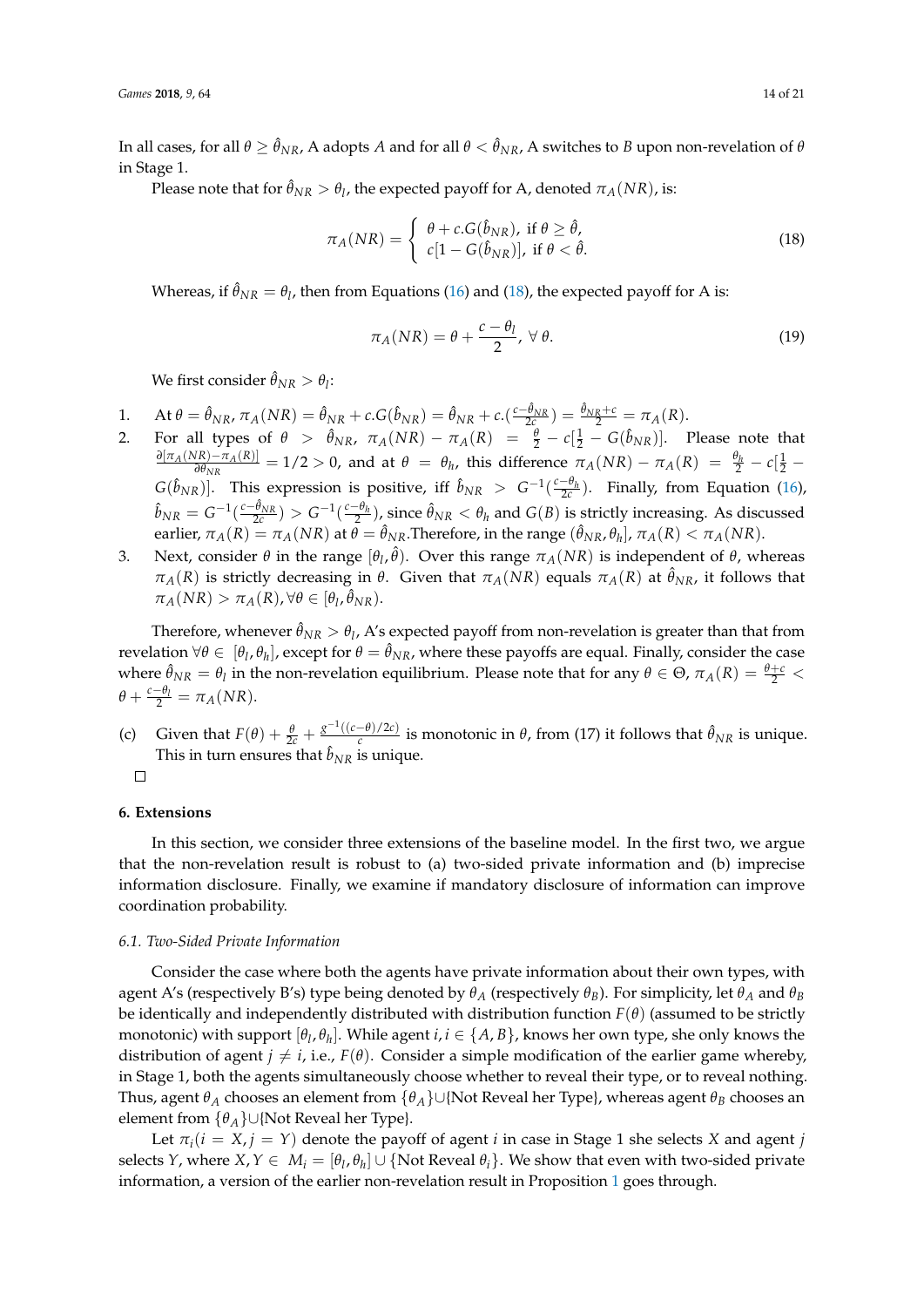**Proposition 6.** *Consider any perfect Bayesian equilibria where, in Stage 2, an agent uses cut-off strategies, in case she has not revealed her type, and completely mixed strategies, in case she has. In any such equilibrium, all θ types lower than a cut-off* ˆ*θ are indifferent between revealing and not revealing her type. All types higher than this cut-off type prefer not to reveal. Thus, there exists a PBEM where there is no information revelation.*

**Proof.** *Step (i)*. We first prove that in case agent *j* reveals her type, at most one type of agent *i*,  $i \neq j$ , will reveal her type. We know from our earlier results that if both the agents reveal their types, then the expected payoff for agent *i* in the completely mixed-strategy equilibrium is  $\frac{\theta_i + c}{2c}$ .

Suppose that agent *i* decides not to reveal her type, given that *j* has revealed her type. Clearly, the mixed-strategy equilibrium in the second stage game is identical to that under the unique PBEM characterized in Propositions [2](#page-7-0) and [3.](#page-7-2) Thus the payoff of agent *i* is:

$$
\pi_i(i = \text{Not reveal } \theta_i | j = \text{Reveal } \theta_j) = \begin{cases} \theta_i + (1 - \frac{c + \hat{\theta}}{2c}).c, \text{ if } \theta_i > \hat{\theta}, \\ \frac{c + \hat{\theta}}{2c}.c, \text{ otherwise.} \end{cases}
$$

The difference between the expected equilibrium payoff to *i* from not revealing and revealing, given that *j* reveals, is strictly positive for all values of *θ* as shown below:

$$
\pi_i(i = \text{Not Reveal } \theta_i | j = \text{Reveal } \theta_j) \quad - \quad \pi_i(i = \text{Reveal } \theta_i | j = \text{Reveal } \theta_j) =
$$
\n
$$
\begin{cases}\n\frac{\theta_i - \hat{\theta}}{2} > 0, \text{ if } \theta_i > \hat{\theta}, \\
\frac{\hat{\theta} - \theta_i}{2} > 0, \text{ otherwise.} \n\end{cases}
$$

Given that *j* reveals, *i* would therefore prefer to not reveal and adopt for  $\theta_i > \hat{\theta}$  and not reveal and switch for  $\theta < \hat{\theta}$ . Only the type  $\hat{\theta}$  is indifferent.

*Step (ii)* We argue that in case agent *j* does not reveal her type, all types lower than  $\hat{\theta}$  are indifferent between revelation and non-revelation, whereas all types higher than this cut-off strictly prefer non-revelation to revelation.

In this case, if agent *i* does not reveal, the coordination cut-off  $\hat{\theta}$  ensures that she is indifferent between adopting and switching, so that

$$
\hat{\theta} + F(\hat{\theta})c = (1 - F(\hat{\theta}))c.
$$
\n(20)

As  $F(\theta)$  is strictly monotonic,  $\hat{\theta}$  exists in the interior of the type space and is unique. The expected payoff of agent *i* from not revealing, given that *j* has not revealed her type is

$$
\pi_i(i = \text{Not Reveal } \theta_i | j = \text{Not Reveal } \theta_j) = \begin{cases} \theta_i + \frac{c - \hat{\theta}}{2}, & \text{if } \theta_i > \hat{\theta}, \\ \frac{c + \hat{\theta}}{2}, & \text{otherwise} \end{cases}
$$

where,  $F(\hat{\theta}) = \frac{c - \hat{\theta}}{2c}$ .

Now, consider the case where agent *i* reveals her information, given that *j* does not. From our earlier analysis of one-sided asymmetric information case, the expected mixed strategy payoff for agent *i* is  $\frac{c+\hat{\theta}}{2}$ .

Hence, we have

$$
\pi_i(i = \text{Not Reveal } \theta_i | j = \text{Not Reveal } \theta_j) - \pi_i(i = \text{Reveal } \theta_i | j = \text{Not Reveal } \theta_j)
$$
\n
$$
= \begin{cases} \theta_i - \hat{\theta} > 0, \text{ if } \theta_i > \hat{\theta}, \\ 0, \text{ otherwise.} \end{cases}
$$

Thus, all types with  $\theta \leq \hat{\theta}$  are indifferent about revealing or not revealing, if *j* does not reveal. All types strictly greater than  $\hat{\theta}$  prefer non-revelation to revelation.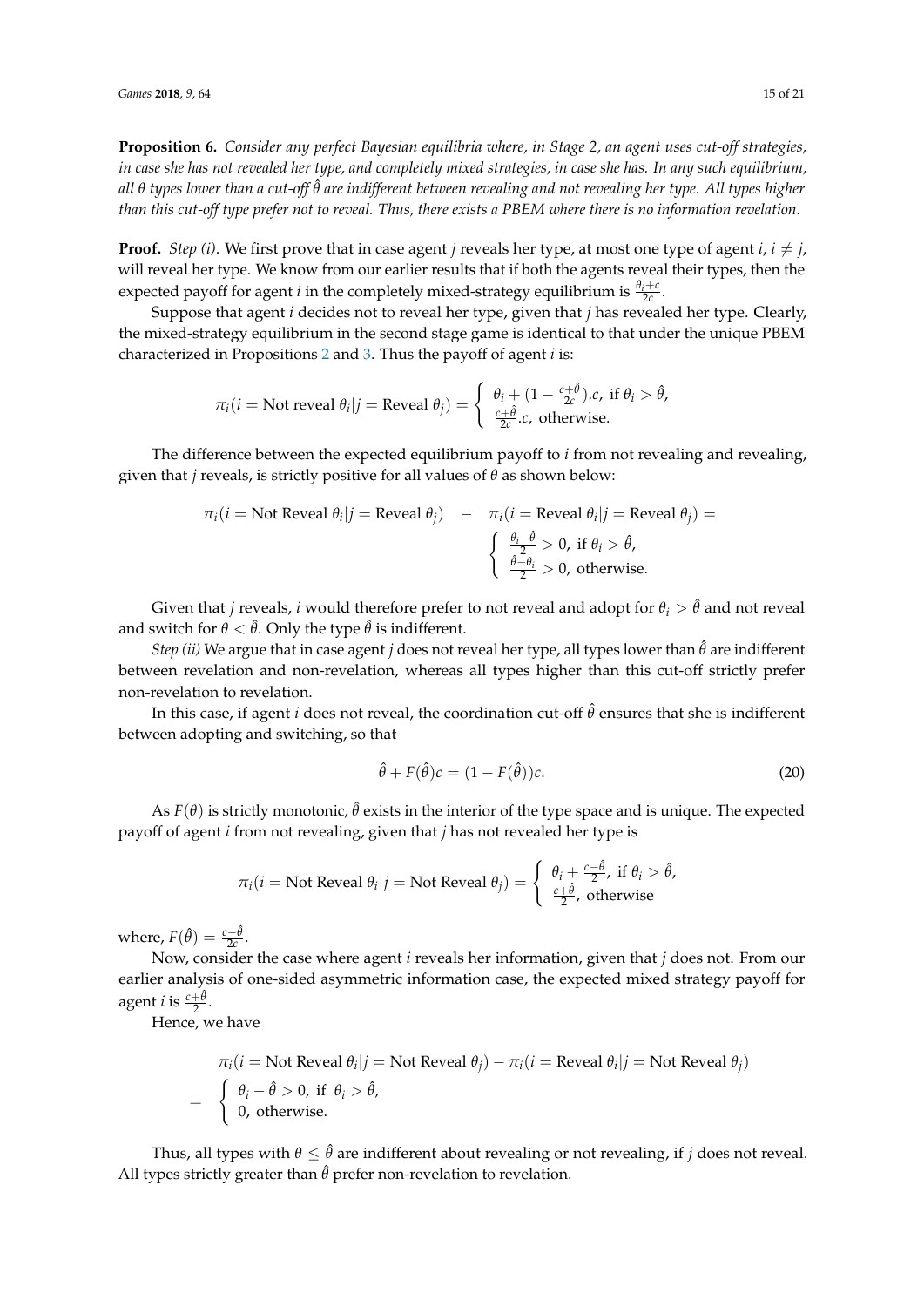Finally, taking steps (i) and (ii) together, the proposition follows.<sup>13</sup>  $\Box$ 

**Remark 3.** *The characterization of this equilibrium, in terms of* ˆ*θ, is as follows: In Stage 1, there is no* information revelation. In Stage 2: agent i adopts her own idea,  $\theta_i$ , if and only if  $\theta_i\geq\hat\theta$ , where  $\hat\theta=F^{-1}(\frac{c-\hat\theta}{2c})$ and  $\theta_l < \hat{\theta} < \theta_h$ , and switches to the other agent's idea otherwise.

# *6.2. Imprecise Information Revelation*

Please note that the informed agent can either reveal her own type truthfully, or can refuse to reveal. This message space does not allow for imprecise disclosures, unlike e.g., ref [\[10\]](#page-19-9) who not only allows for imprecise revelation, but also cheap talk.

Given that strategic uncertainty in coordination is at the heart of this paper, in this sub-section we allow for imprecise information revelation though in the presence of strategic uncertainty, showing that the non-revelation equilibrium does survive.

Consider a scenario where agent A is allowed to report that her type lies within a set, rather than the exact value. Information is still assumed to be hard however, so that agent A can only make truthful claims.<sup>14</sup> For technical reasons, we restrict attention to disclosures within closed sets only. In Stage 1, agent A chooses an element from  $\overline{\Theta}$ , where  $\overline{\Theta}$  is the set of all closed subsets of  $[\theta_l, \theta_h]$ . However information is hard in the sense that if an agent of type  $\theta$  chooses  $\Theta(\theta) \in \overline{\Theta}$  in Stage 1, then it must be the case that  $\theta \in \Theta(\theta)$ . Please note that since  $[\theta_l, \theta_h] \in \Theta$ , revealing no information is also an option.

Consider the PBEM of the baseline model described in Propositions [1](#page-5-2) and [2.](#page-7-0) Define  $q_{NR}^*$ (respectively  $q_R^*(\theta)$ ) to be the probability that agent B adopts *B* in the second stage, given that agent A chooses not to reveal any information (respectively reveals her type *θ*). Recall that

$$
q_{NR}^* = \frac{1}{2} + \frac{F^{-1}(\frac{c-b}{2c})}{2c}
$$
, and  $q_R^*(\theta) = \frac{1}{2} + \frac{\theta}{2c}$ .

Furthermore, (a)  $q_{NR}^* > q_R^*(\theta)$  if and only if  $\theta < \hat{\theta}$ , and (b)  $q_R^*(\theta)$  intersects  $q_{NR}^*$  from below at the coordination cut-off point  $\hat{\theta}$ .

We then prove that there exists an equilibrium where there is no information revelation by agent A.

**Proposition 7.** *There exists an equilibrium where there is no information revelation by agent A in Stage 1 (except possibly by a single type).*

**Proof.** The argument is by construction. Consider the following strategies:

In Stage 1, agent A reveals no information. In case agent A selects any other  $\Theta' \in \bar{\Theta}$  instead, then agent B believes that A's type is sup  $\Theta'$ .

In Stage 2, the agents play completely mixed strategies with agent B's beliefs described above.

It remains to check if any type A agent has an incentive to deviate and reveal her type in Stage 1. Suppose an agent of type  $\theta'$  deviates and chooses  $\Theta' \in \overline{\theta}$ , where  $\theta' \in \Theta'$ . Let  $\theta'' = \sup \Theta'$ . Recall that agent A's payoff from selecting  $\Theta'$ , is  $\theta' + c - q_R^*(\theta'')c$ , where  $q_R^*(\theta'') = \frac{1}{2} + \frac{\theta''}{2c}$ 2*c* . Given agent B's belief, and the fact that agent A's payoff is decreasing in  $q_R^*(\theta)$ , agent A cannot do any better than to announce  $\theta'$  itself (more generally announce a set with  $\theta'$  as its supremum). However, if  $\theta' > \hat{\theta}$ , then agent A would prefer not to reveal and adopt, rather than reveal, since  $(\theta' + c) - q_{NR}^c c > (\theta' + c) - q_R^*(\theta')c$ . This is because  $q_{NR}^* < q_R^*(\theta)$  for all  $\theta > \hat{\theta}$ . If  $\theta' < \hat{\theta}$ , then type  $\theta'$  would prefer not to reveal and switch,

<sup>13</sup> It is straightforward to show that there exists an equilibrium where neither agent reveals in Stage 1, and, in Stage 2, switches if and only if  $\theta_i < \hat{\theta}$ .

<sup>&</sup>lt;sup>14</sup> Such imprecise revelation may be attractive in scenarios where the technologies may possibly be copied if revealed. Note, however, that while we model the possibility of imprecise information revelation, it is not assumed to yield any gain in utility.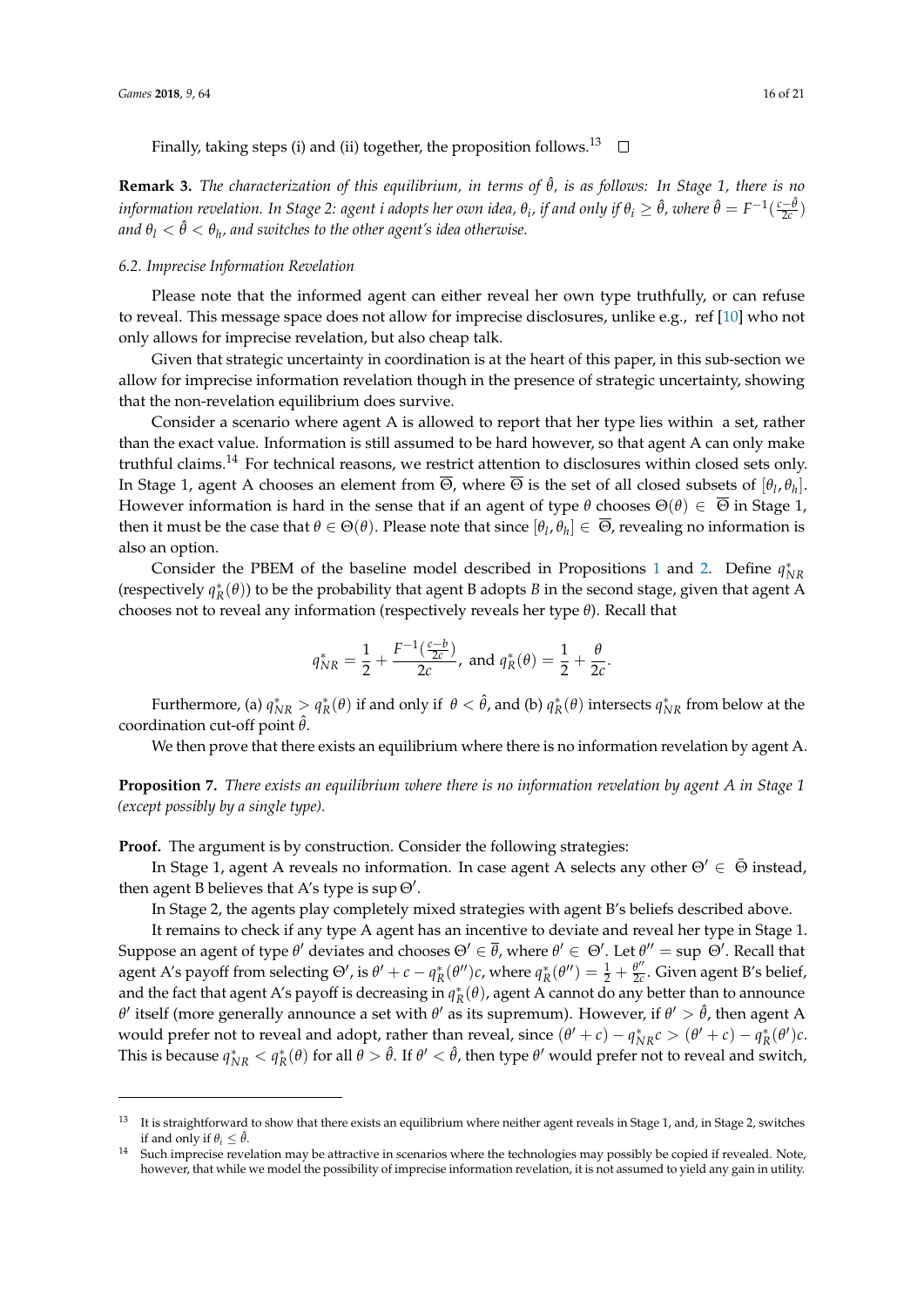getting a payoff of  $q_{NR}^*c$ , as opposed to  $q_R^*(\theta)c$  if she revealed her type, since  $q_{NR^*} > q_R^*(\theta)$  for all  $\theta < \hat{\theta}$ .  $\square$ 

#### *6.3. Mandatory Disclosure*

We now compare the coordination probability under the PBEM vis-a-vis that under mandatory information revelation followed by a play of completely mixed strategies.

Fixing *θ*, let *ψR*(*θ*) denote the coordination probability on either one of the two ideas, either A or B, under mandatory disclosure (full revelation) followed by completely mixed strategies in the coordination phase. Similarly, let *φNR* denote the coordination probabilities under the unique PBEM. With complete revelation, the coordination probability in the completely mixed-strategy equilibrium is

$$
\psi_R(\theta) = (1 - p_R)q_R + (1 - q_R)p_R = \frac{c^2 - b\theta}{2c^2},
$$
\n(21)

where  $p_R$  and  $q_R$  are the probabilities with which agents A and B adopt their own ideas respectively,  $0 < p_R$ ,  $q_R < 1$ . In contrast, the coordination probability under the unique PBEM is

$$
\psi_{NR} = (1 - F(\hat{\theta}))(1 - q_{NR}) + F(\hat{\theta})q_{NR} = \frac{c^2 - b\hat{\theta}}{2c^2},
$$
\n(22)

recalling that  $q_{NR}$  is the probability with which B adopts own idea and A plays a simple cut-off strategy at  $\hat{\theta}$ . Thus, the difference in expected probability of coordination is

$$
\int_{\theta_l}^{\theta_h} \psi d(F(\theta)) = \int_{\theta_l}^{\theta_h} [\psi_R(\theta) - \psi_{NR}] d(F(\theta)) = \frac{b}{2c^2} (\bar{\theta} - \hat{\theta}), \tag{23}
$$

where,  $\bar{\theta}$  is the average value of  $\theta$ .

**Proposition 8.** *The overall expected coordination probability through mandatory information disclosure is greater than or equal to that with the non-revelation equilibrium iff*  $\bar{\theta} \geq \hat{\theta}$ *.* 

It is interesting to note, therefore, that mandatory disclosure need not improve coordination probability in the game. This follows directly from the fact that revelation makes the opponent more aggressive. Recall that *qR*(*θ*) is increasing in *θ*, whereas *qNR* is independent of *θ*. For all types *θ* higher than  $\hat{\theta}$ ,  $q_{NR}$  is greater than  $q_R(\theta)$ . Consequently, agent B is more aggressive without mandated disclosure than with mandated disclosure. For all types lower than  $\hat{\theta}$ , agent B is less aggressive without mandated disclosure and the converse holds.

**Example 1.** *If*  $\theta$  *is uniformly distributed over* [0,1],  $c = 2$  *and*  $b = 1$ , *with*  $\hat{\theta} = \frac{c-b}{2c} = \frac{1}{4}$  *and*  $\bar{\theta} = \frac{1}{2}$ ,  $\int_{\theta_l}^{\theta_h}\psi d(F(\theta))=\frac{1}{4}>0$  *leading to lower overall expected coordination probability with mandated disclosure in comparison with the no disclosure equilibrium. On the other hand, if the support of the distribution changes to* [0, <sup>1</sup> 2 ]*, mandated disclosure and no disclosure equilibria achieve the same expected probability of coordination,* as  $\bar{\theta}=\hat{\theta}=\frac{1}{4}.$  If we change the support of the distribution to  $[0,\frac{1}{4}]$ , expected coordination probability is higher with mandated disclosure than no disclosure, as the mean of the distribution falls to  $\frac{1}{8}< \hat{\theta}$ .

#### <span id="page-16-0"></span>**7. Conclusions**

We examine the issue of information revelation in an asymmetric information Battle-of-the-Sexes game with one-sided asymmetric information. The analysis unearths a link between strategic uncertainty in coordination and the extent of information revelation, which is new in the literature. We find that while, in the absence of any coordination failure, there exist equilibria with full disclosure, in the presence of strategic uncertainty in coordination there exists an equilibrium with no information revelation. The latter requires an application of mixed strategies, which acts as an equilibrium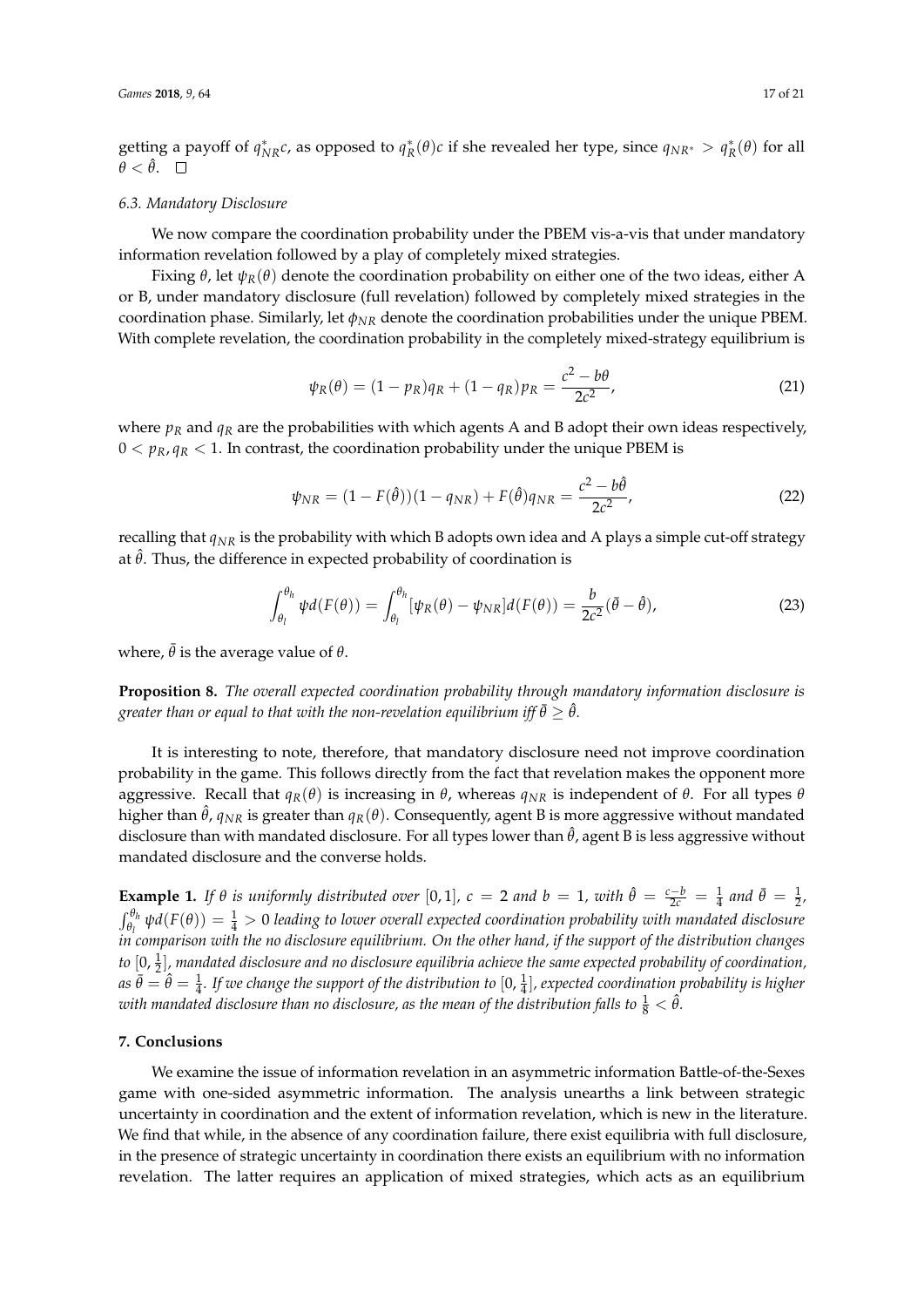selection device and results in non-revelation of information in the unique equilibrium. We provide a purification argument for the non-existence result, as well demonstrate that it is robust to several extensions, including both-sided asymmetric information, imprecise information revelation and mandatory disclosure. Our analysis suggests avenues for further research in terms of optimal design of mandatory disclosure rules, such as those applicable for patent pools. We also plan to extend the basic model to address problems of commitment and externalities such as coordination benefits correlated with private benefits.

**Author Contributions:** For this research article, the conceptualization was done by D.S. and P.R.C.; the methodology part has a larger contribution from P.R.C., particularly the purification argument; the formal analysis was done by both D.S. and P.R.C.; for writing (original draft preparation and review & editing), both D.S. and P.R.C. worked together.

**Funding:** This research received no external funding.

**Acknowledgments:** We have received no external funding for writing this paper. We are deeply indebted to two anonymous reviewers of this journal, as well as Kunal Sengupta, Sourav Bhattacharya, Arunava Sen, Christopher Tyson, Abheek Saha and Rakesh Mawa for several helpful suggestions and ideas. We thank assistant editor Xu Yang with the MDPI for helping us at every stage of the publication process.

**Conflicts of Interest:** The authors declare no conflict of interest.

#### <span id="page-17-0"></span>**Appendix A. Correlated Equilibrium**

We demonstrate that there is full revelation of private information in the correlated equilibrium of the one-shot game discussed in Section [2.](#page-3-0) This bolsters our intuition that non-revelation is driven by uncertainty in coordination. Had there been an impartial third party acting as a correlating device, there would have been complete information revelation in our one-shot game.

Suppose that following complete information revelation in Stage 1, a third party tosses an unbiased coin at the beginning of Stage 2. In case of Heads, the third part instructs each agent to select technology *A*, and to play *B* otherwise. Consider strategies whereby in Stage 1, agent A reveals her type for all *θ*. Subsequently in Stage 2, both agents follow the recommendations made by the third party. Whereas in case of no information revelation, the agents play the completely mixed strategy Stage 2 equilibrium.

In the equilibrium following information revelation, agent A gets  $\left[\frac{(\theta+c)}{2} + \frac{c}{2}\right] = c + \frac{\theta}{2}$  while agent B gets  $\left[\frac{(b+c)}{2} + \frac{c}{2}\right] = c + \frac{b}{2}$ . This payoff for agent A is strictly greater than the non-revelation payoff from Stage 2, as  $c > \theta$ .

$$
\pi_A(\text{correlated}) - \pi_A(NR) = \begin{cases} c + \frac{\theta}{2} - [\theta + \frac{c - \hat{\theta}}{2}] > 0, \text{ if } \theta > \hat{\theta}, \\ c + \frac{\theta}{2} - [\frac{c + \hat{\theta}}{2}] > 0, \text{ otherwise.} \end{cases}
$$

Please note that any correlated equilibrium which randomizes among the strict pure strategy equilibria (A,A) and (B,B) with a probability greater than or equal to  $\frac{1}{2}$  on (A,A) will be consistent with full disclosure in stage 1, as this will give agent A an expected payoff greater than the non-revelation payoff.

# <span id="page-17-1"></span>**Appendix B. Uniqueness of the Non-Revletion PBEM Over a Larger Class of Disclosure Strategies**

We now establish that non-revelation of information is unique in the class of disclosure strategies, where A reveals its type over finite unions of disjoint sets of A's type space. This is a very large class of disclosure strategies, over which we show non-revelation holds uniquely in equilibrium.

Consider the possible disclosure set of A to be R, where R is either a continuous interval or a finite union of disjoint intervals. Therefore,

$$
R=\cup_{s=1}^n[\theta'_s,\theta''_s].
$$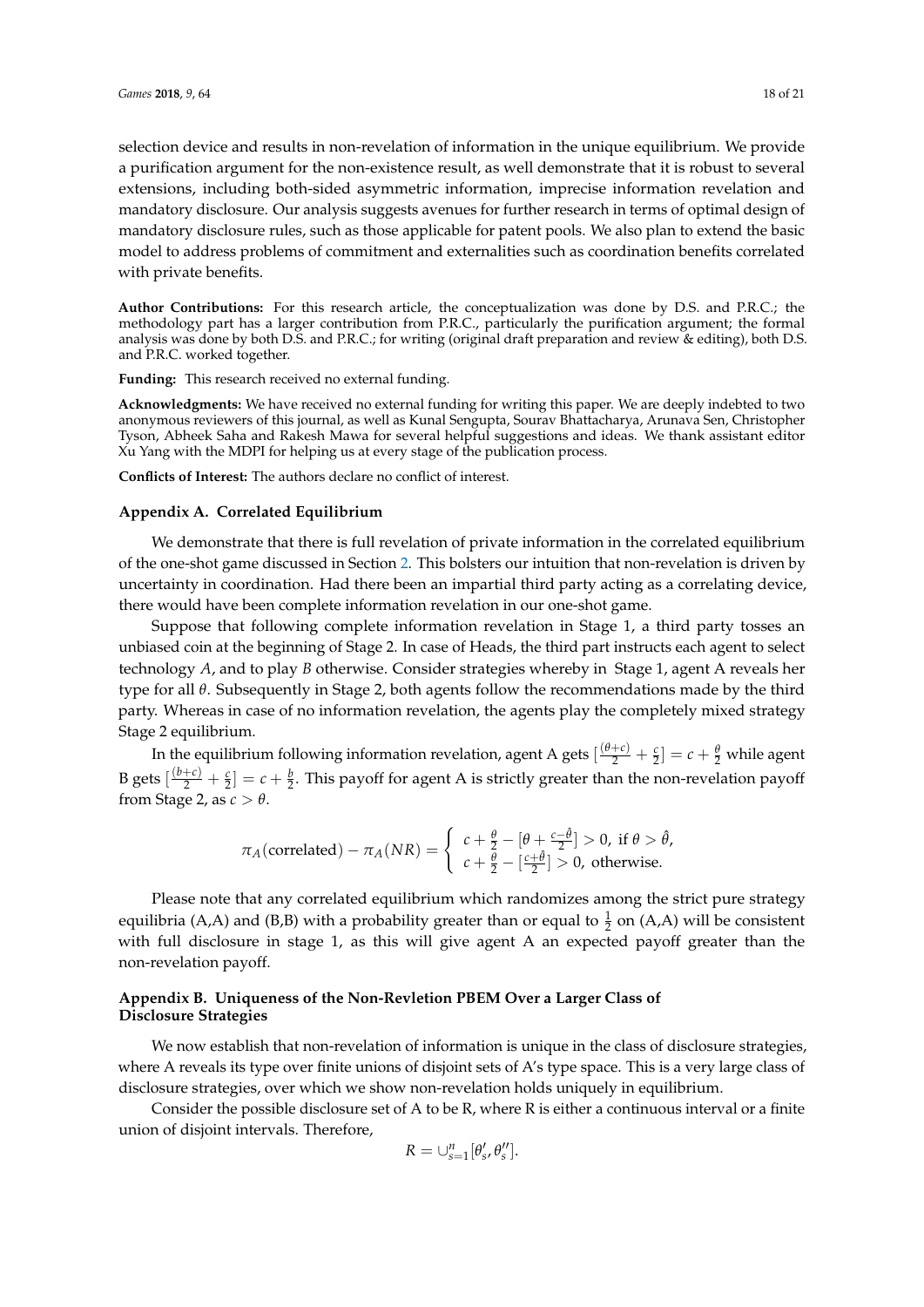Let *R <sup>c</sup>* be the set (either an interval or a finite union of disjoint intervals in the type space Θ) over which no type of agent A reveal their type. Please note that  $\hat{\theta}$  is the cut-off type of A in  $R^c$  who is indifferent between adopting A and switching to B.

<span id="page-18-0"></span>**Lemma A1.** *The completely mixed strategy of B, q<sup>R</sup> (if A reveals) or qnr (if A does not reveal) obeys a single crossing property in the type space of A, so that*  $q_{nr} > q_R \,\forall \,\theta < \hat{\theta}$  *and*  $q_{nr} < q_R \,\forall \,\theta > \hat{\theta}$ *.* 

- *1.*  $0 < q_{nr} < 1$  *is constant.*  $q_R$  *increases linearly with*  $\theta$ *.*
- 2. *q*<sub>*R*</sub> *intersects*  $q_{nr}$  *from below at the coordination cutoff point*  $\hat{\theta}$ *.*
- *3. q*<sub>nr</sub> *increases linearly in*  $\hat{\theta}$ *.*

# **Proof.**

- 1. The proof follows from equations the fact that  $q_{nr} = \frac{\hat{\theta}+c}{2c}$  whereas  $q_R = \frac{\theta+c}{2c}$ , as discussed in the PBEM of the one-shot game.
- 2. Please note that  $q_{nr} = \frac{1}{2} + \frac{\hat{\theta}}{2c}$  and  $q_R = \frac{1}{2} + \frac{\theta}{2c}$ . Therefore,  $q_{nr} = q_R$  at  $\hat{\theta}$ . As  $q_{nr}$  is constant and  $q_R$ increases with *θ*, for all  $θ > θ$ ,  $q_{nr} < q_R$ . Therefore,  $q_R$  has to intersect  $q_{nr}$  from below at  $θ$ .
- 3. As  $q_{nr} = \frac{\hat{\theta} + c}{2c}$ , we get that  $\frac{\partial q_{nr}}{\partial \hat{\theta}} = \frac{1}{2c} > 0$ . Thus,  $q_{nr}$  increases linearly in  $\hat{\theta}$ .  $\Box$

**Lemma A2.**  $\theta_h \in R^c$ , *i.e., the highest type in the type space will never reveal.* 

**Proof.** Agent A of type  $\theta_h$  will not deviate and reveal, as agent B's strategy would become  $q_R = \frac{\theta_h + c}{2c}$ upon revelation as discussed earlier in the PBEM. By not revealing and adopting its idea, A's payoff would be  $(\theta_h + c) - q_{nr}c$ , which is strictly greater than the revelation payoff of  $(\theta_h + c) - q_Rc = \frac{\theta_h + c}{2}$ . Thus, type  $\theta_h$  would not reveal.  $\Box$ 

We have, thus, shown that the non-revelation set  $R^c$  contains  $\theta_h$ . Consider the subset  $R^h$  of  $R^c$ which contains  $\theta_h$ . So  $R^h = [\theta', \theta_h] \subset R^c$ . No type in this subset reveals in equilibrium. Now, suppose  $R^h$  is contiguous with a revelation range. Therefore,  $θ'$ , the infimum of the set  $R^h$ , has to be indifferent between revelation and non-revelation.

**Lemma A3.** If a revelation range is contiguous with  $R^c$ , then the infimum of the set containing  $\theta_h$  must coincide  $\omega$ *ith*  $\hat{\theta}$ *, i.e.,*  $\theta' = \hat{\theta}$ *.* 

**Proof.** If  $\theta' > \hat{\theta}$ , then agent A would prefer not to reveal and adopt rather than reveal as  $(\theta'+c)-q_{nr}c>(\theta'+c)-q_{R}c$ . This is because  $q_{nr} < q_{R}$  for all  $\theta > \hat{\theta}$ . If  $\theta' < \hat{\theta}$ , then type  $\theta'$  would prefer not to reveal and switch getting a payoff of  $q_{nr}c$  as opposed to  $q_Rc$  if it revealed, where  $q_{nr} > q_R$ for all  $\theta < \hat{\theta}$ .

It is only for  $\hat{\theta} = \theta'$  that  $q_R = q_{nr}$  and the payoffs from revelation and non-revelation are the same, making  $θ'$  indifferent between these strategies.

# $L$ emma A4. There cannot be a contiguous revelation range with  $R^h$ .  $R^c$  is an continuous interval with  $\theta_h$  in it.

**Proof.** Consider any  $\tilde{\theta} = \theta' - \epsilon$ , where  $\epsilon$  is vanishingly small. Whereas  $\theta'$  is indifferent between revealing and not revealing (it is the infimum of  $R^h$ ),  $\tilde{\theta}$  reveals its type as it is in the contiguous revelation range. However, for all  $θ < θ = θ'$ ,  $q_{nr} > q_R$  ensuring that by deviating from revelation,  $\hat{\theta}$  can get a higher payoff (switching without revealing will give a payoff  $q_{nr}c > q_{R}c$ ). Thus,  $\hat{\theta}$  will not reveal. This proves that there cannot be any contiguous range of revelation with  $R^h\subset R^c.$  As we can show deviations from revelation for any  $\tilde{\theta}$  contiguous with the non-revelation set which contains  $\theta_h$ , the non-revelation set  $R^c$  is a continuous interval and not a finite union of disjoint intervals.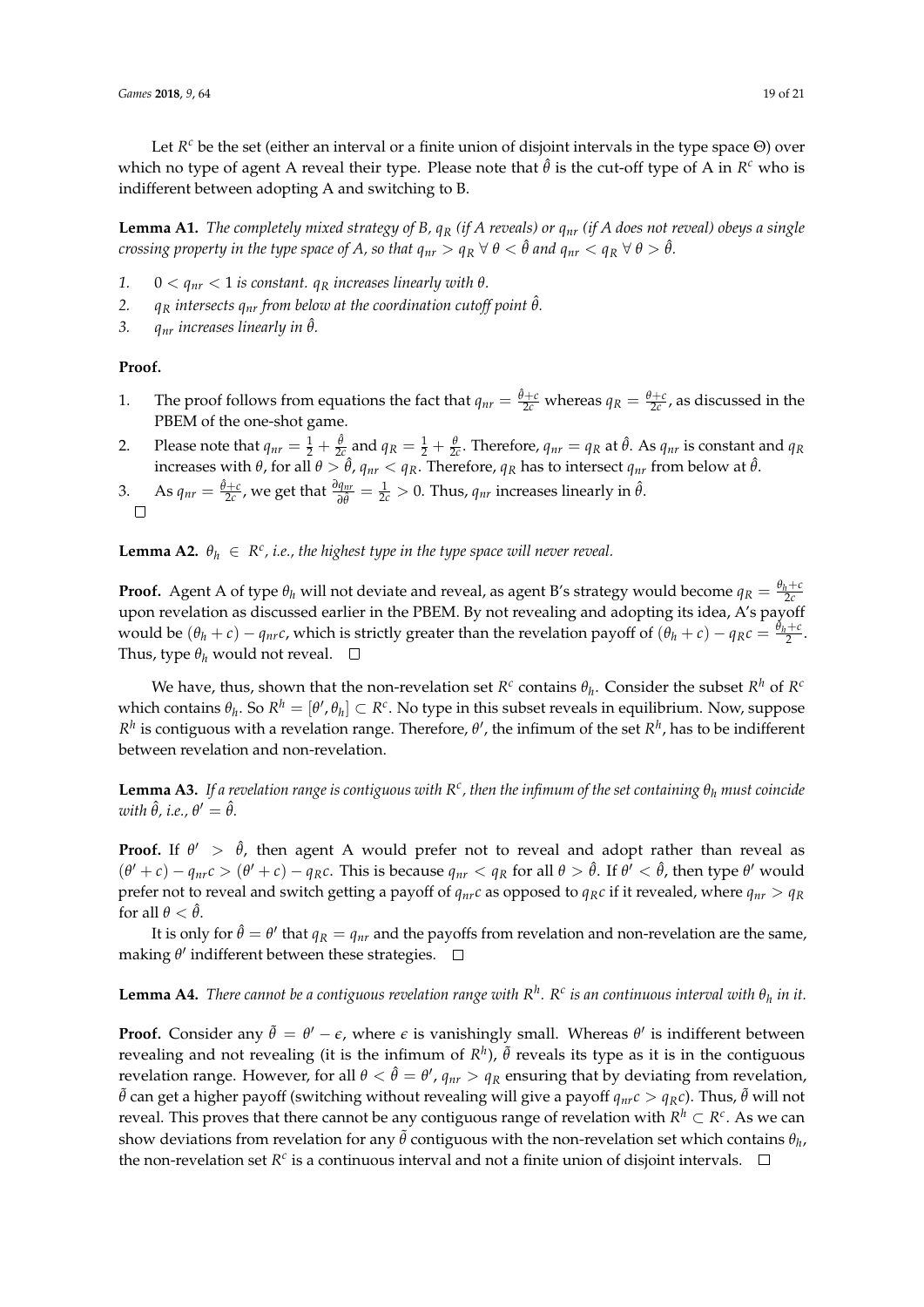**Proposition A1.** *Non-revelation is unique in the class of disclosure strategies where A reveals its type over R (either a continuous interval or a finite union of disjoint intervals).*

**Proof.** Lemma [A1](#page-18-0) proves that as long as  $\theta_h$  is an element of the non-revelation interval, no type below it will reveal in equilibrium. Lemma [2](#page-6-0) proves that  $\theta_h$  will never reveal and will always belong to  $R^c$ . Hence, the only equilibrium over the disclosure set R involves no information revelation.  $\Box$ 

# **References**

- <span id="page-19-0"></span>1. Milgrom, P.R. Good News and Bad News: Representation Theorems and Applications. *Bell J. Econ.* **1981**, *12*, 380–391. [\[CrossRef\]](http://dx.doi.org/10.2307/3003562)
- <span id="page-19-1"></span>2. Grossman, S.J. The Informational Role of Warranties and Private Disclosure about Product Quality. *J. Law Econ.* **1981**, *24*, 461–483. [\[CrossRef\]](http://dx.doi.org/10.1086/466995)
- <span id="page-19-2"></span>3. Schelling, T.C. *The Strategy of Conflict*; Harvard University Press: Cambridge, MA, USA, 1980.
- <span id="page-19-3"></span>4. Van Hyuck, J.; Battalio, R.; Beil, R. Tacit Coordination Games, Strategic Uncertainty and Coordination Failure. *Am. Econ. Rev.* **1990**, *80*, 234–248.
- <span id="page-19-4"></span>5. Falvey, R.; Poyago-Theotoky, J.; Teerasuwannajuk, K.T. Coordination costs and research joint ventures. *Econ. Model.* **2013**, *33*, 965–976. [\[CrossRef\]](http://dx.doi.org/10.1016/j.econmod.2013.03.005)
- <span id="page-19-5"></span>6. Cooper, R. *Coordination Games: Complementarities and Macroeconomics*; Cambridge University Press: Cambridge, UK, 1999.
- <span id="page-19-6"></span>7. Cooper, R.; Andrew, J. Coordinating Coordination Failures in Keynesian Models. *Q. J. Econ.* **1998**, *103*, 441–463. [\[CrossRef\]](http://dx.doi.org/10.2307/1885539)
- <span id="page-19-7"></span>8. Jovanovic, B. Truthful Disclosure of Information. *Bell J. Econ.* **1982**, *13*, 36–44. [\[CrossRef\]](http://dx.doi.org/10.2307/3003428)
- <span id="page-19-8"></span>9. Milgrom, P.; Roberts, J. Relying on the Information of Interested Parties. *RAND J. Econ.* **1986**, *17*, 18–32. [\[CrossRef\]](http://dx.doi.org/10.2307/2555625)
- <span id="page-19-9"></span>10. Okuno-Fujiwara, M.; Postlewaite, A.; Suzumura, K. Strategic Information Revelation. *Rev. Econ. Stud.* **1990**, *57*, 25–47. [\[CrossRef\]](http://dx.doi.org/10.2307/2297541)
- <span id="page-19-10"></span>11. Farrell, J.; Saloner, G. Coordination Through Committees and Markets. *RAND J. Econ.* **1988**, *19*, 235–252. [\[CrossRef\]](http://dx.doi.org/10.2307/2555702)
- <span id="page-19-11"></span>12. Aumann, R. Subjectivity and correlation in randomized strategies. *J. Math. Econ.* **1974**, *1*, 67–96. [\[CrossRef\]](http://dx.doi.org/10.1016/0304-4068(74)90037-8)
- <span id="page-19-12"></span>13. Harsanyi, J. Games with randomly disturbed payoffs: A new rationale for mixed-strategy equilibrium points. *Int. J. Game Theory* **1973**, *2*, 1–23. [\[CrossRef\]](http://dx.doi.org/10.1007/BF01737554)
- <span id="page-19-13"></span>14. Crawford, V.P.; Sobel, J. Strategic information transmission. *Econom. J. Econ. Soc.* **1982**, *50*, 1431–1451. [\[CrossRef\]](http://dx.doi.org/10.2307/1913390)
- <span id="page-19-14"></span>15. Park, I.U. Cheap-Talk Coordination of Entry by Privately Informed Firms. *RAND J. Econ.* **2002**, *33*, 377–393. [\[CrossRef\]](http://dx.doi.org/10.2307/3087463)
- <span id="page-19-15"></span>16. Farrell, J. Cheap Talk, Coordination, and Entry. *RAND J. Econ.* **1987**, *18*, 34–39. [\[CrossRef\]](http://dx.doi.org/10.2307/2555533)
- <span id="page-19-16"></span>17. Fishman, M.J.; Hagerty, K.M. Mandatory Versus Voluntary Disclosure in Markets with Informed and Uninformed Customers. *J. Law Econ. Organ.* **2003**, *19*, 45–63. [\[CrossRef\]](http://dx.doi.org/10.1093/jleo/19.1.45)
- <span id="page-19-17"></span>18. Dye, R.A.; Sridhar, S.S. Industry-Wide Disclosure Dynamics. *J. Account. Res.* **1995**, *33*, 157–174. [\[CrossRef\]](http://dx.doi.org/10.2307/2491297)
- <span id="page-19-18"></span>19. Stivers, A.E. Unraveling of Information: Competition and Uncertainty. *B. E. J. Theor. Econ.* **2004**, *4*. [\[CrossRef\]](http://dx.doi.org/10.2202/1534-598X.1151)
- <span id="page-19-19"></span>20. Hueth, B.; Marcoul, P. Information Sharing and Oligopoly in Agricultural Markets: The Role of the Cooperative Bargaining Association. *Am. J. Agric. Econ.* **2006**, *88*, 866–881. [\[CrossRef\]](http://dx.doi.org/10.1111/j.1467-8276.2006.00903.x)
- <span id="page-19-20"></span>21. Jung, K. Incentives for Voluntary Disclosure of Quality Information in HMO Markets. *J. Risk Insur.* **2010**, *77*, 183–210. [\[CrossRef\]](http://dx.doi.org/10.1111/j.1539-6975.2009.01339.x)
- <span id="page-19-21"></span>22. Dye, R.A. An Evaluation of 'Essays on Disclosure' and the Disclosure Literature in Accounting. *J. Account. Econ.* **2001**, *32*, 181–235. [\[CrossRef\]](http://dx.doi.org/10.1016/S0165-4101(01)00024-6)
- <span id="page-19-22"></span>23. Farrell, J.; Simcoe, T. Choosing the rules for consensus standardization. *RAND J. Econ.* **2012**, *43*, 235–252. [\[CrossRef\]](http://dx.doi.org/10.1111/j.1756-2171.2012.00164.x)
- <span id="page-19-23"></span>24. Giovannoni, F.; Seidmann, D.J. Secrecy, two-sided bias and the value of evidence. *Games Econ. Behav.* **2007**, *59*, 296–315. [\[CrossRef\]](http://dx.doi.org/10.1016/j.geb.2006.08.003)
- <span id="page-19-24"></span>25. Seidmann, D.J.; Winter, E. Strategic Information Transmission with Verifiable Messages. *Econometrica* **1997**, *65*, 163–169. [\[CrossRef\]](http://dx.doi.org/10.2307/2171817)